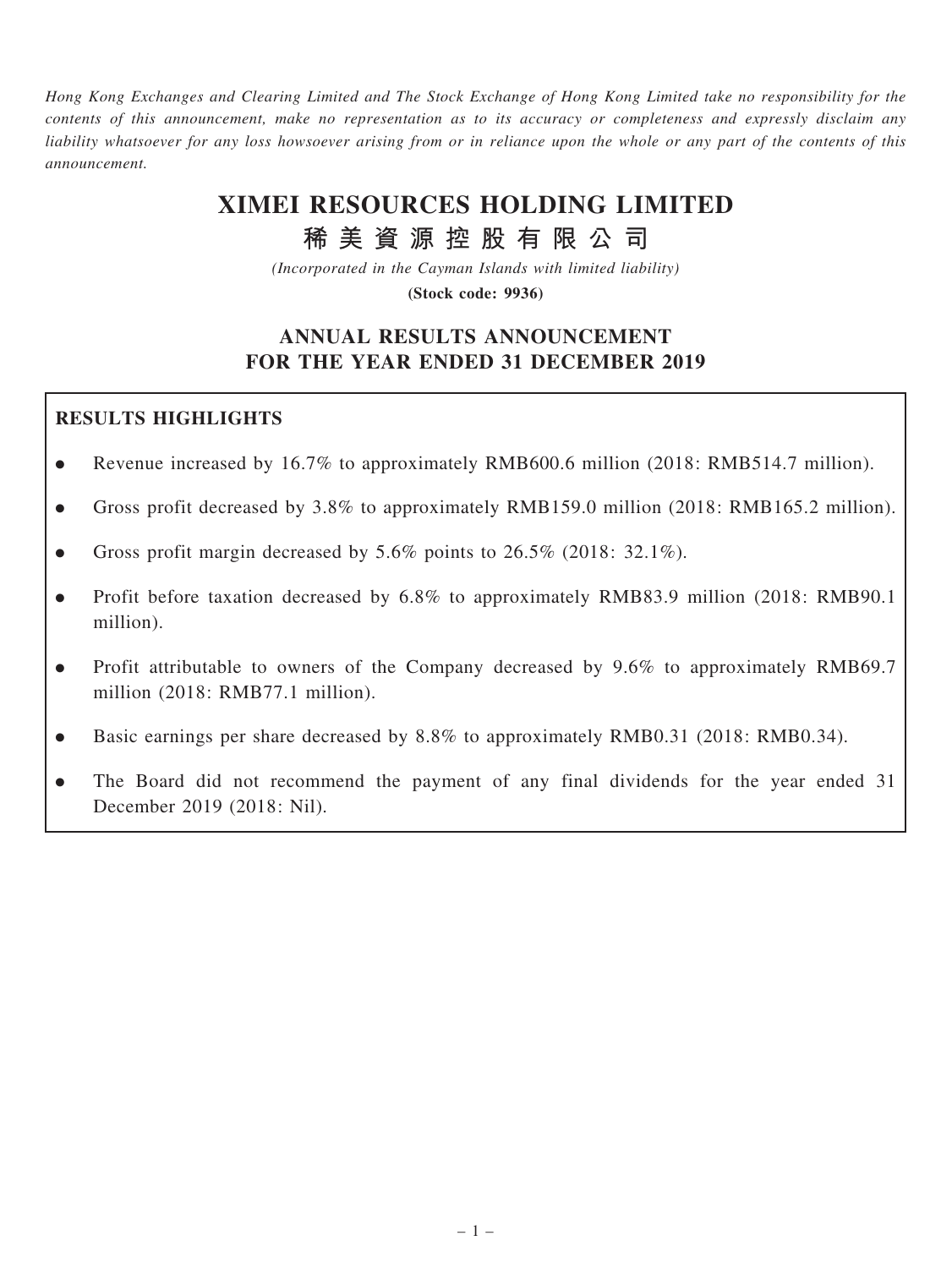The board (the ''Board'') of directors (the ''Directors'') of Ximei Resources Holding Limited (the ''Company'') is pleased to announce the audited consolidated results of the Company and its subsidiaries (the "Group") for the year ended 31 December 2019 (the "Year Under Review") and selected explanatory notes, together with the comparative figures of the corresponding year in 2018 as follows:

## Consolidated Statement of Profit or Loss

For the year ended 31 December 2019

|                                                                                               |                | 2019           | 2018           |
|-----------------------------------------------------------------------------------------------|----------------|----------------|----------------|
|                                                                                               | <b>Notes</b>   | <b>RMB'000</b> | <b>RMB'000</b> |
| <b>REVENUE</b>                                                                                | $\overline{4}$ | 600,644        | 514,718        |
| Cost of sales                                                                                 |                | (441, 640)     | (349, 485)     |
| <b>Gross profit</b>                                                                           |                | 159,004        | 165,233        |
| Other income and gains                                                                        | 4              | 7,622          | 3,016          |
| Selling and distribution expenses                                                             |                | (7, 193)       | (5,688)        |
| Administrative expenses                                                                       |                | (56, 777)      | (52,071)       |
| Listing expenses                                                                              |                | (12, 129)      | (4,829)        |
| Other expenses                                                                                |                | (2,002)        | (12,368)       |
| Finance costs                                                                                 | 5              | (4, 584)       | (3,199)        |
| PROFIT BEFORE TAX                                                                             | 6              | 83,941         | 90,094         |
| Income tax expense                                                                            | 7              | (14, 289)      | (13, 023)      |
| PROFIT FOR THE YEAR                                                                           |                | 69,652         | 77,071         |
| <b>EARNINGS PER SHARE ATTRIBUTABLE TO</b><br>ORDINARY EQUITY HOLDERS OF THE<br><b>COMPANY</b> |                |                |                |
| Basic (in RMB)                                                                                | 9              | 0.31           | 0.34           |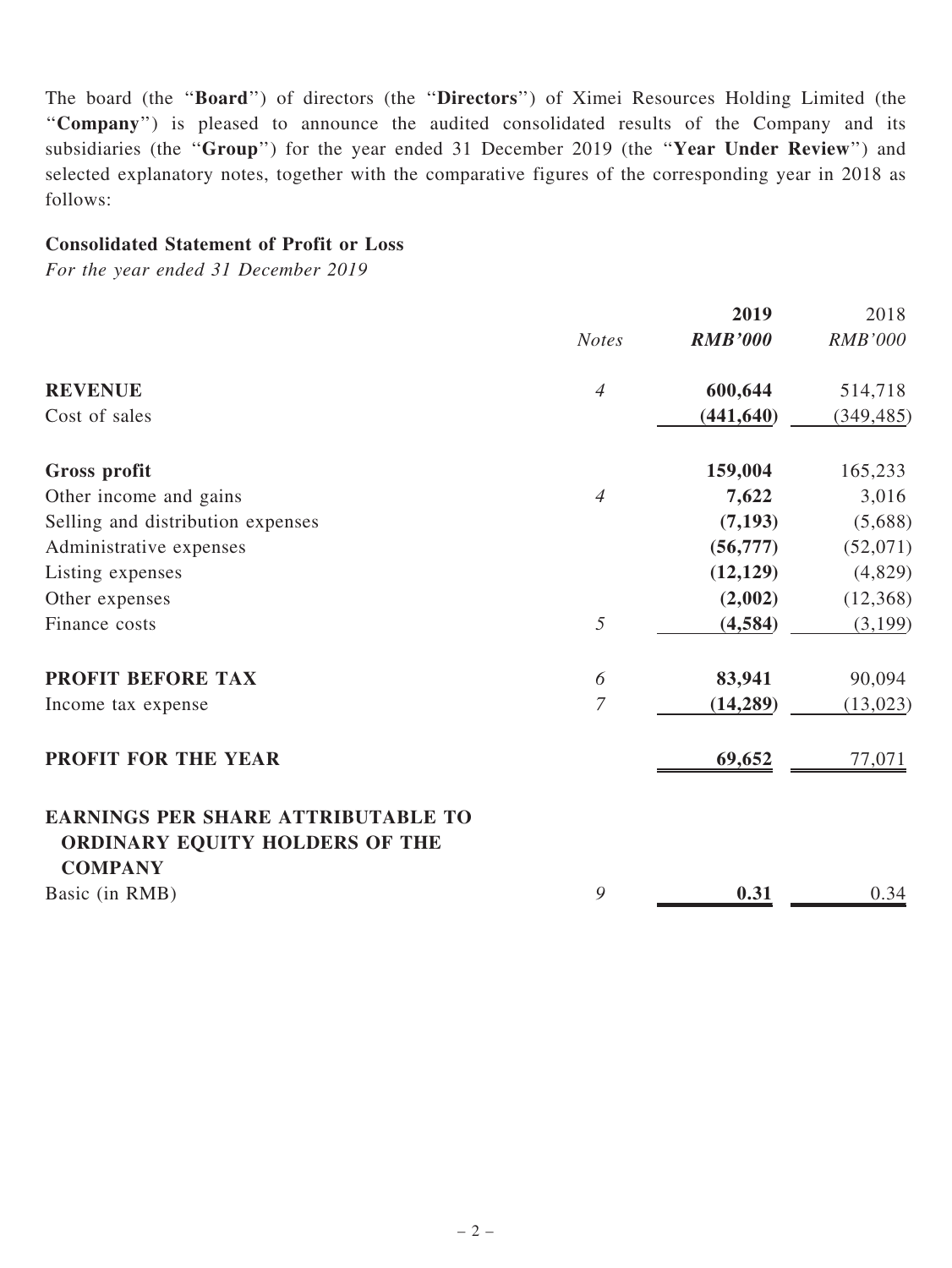# Consolidated Statement of Comprehensive Income

For the year ended 31 December 2019

|                                                                                                    | 2019<br><b>RMB'000</b> | 2018<br><b>RMB'000</b> |
|----------------------------------------------------------------------------------------------------|------------------------|------------------------|
| PROFIT FOR THE YEAR                                                                                | 69,652                 | 77,071                 |
| <b>OTHER COMPREHENSIVE LOSS</b>                                                                    |                        |                        |
| Other comprehensive loss that may be reclassified to profit or loss in<br>subsequent periods:      |                        |                        |
| Exchange differences on translation of foreign operations                                          | (319)                  | (478)                  |
| Other comprehensive loss that will not be reclassified to<br>profit or loss in subsequent periods: |                        |                        |
| Exchange differences on translation of the Company's financial<br>statements                       | (255)                  | (35)                   |
| OTHER COMPREHENSIVE LOSS FOR THE YEAR,<br><b>NET OF TAX</b>                                        | (574)                  | (513)                  |
| <b>TOTAL COMPREHENSIVE INCOME FOR THE YEAR</b>                                                     | 69,078                 | 76,558                 |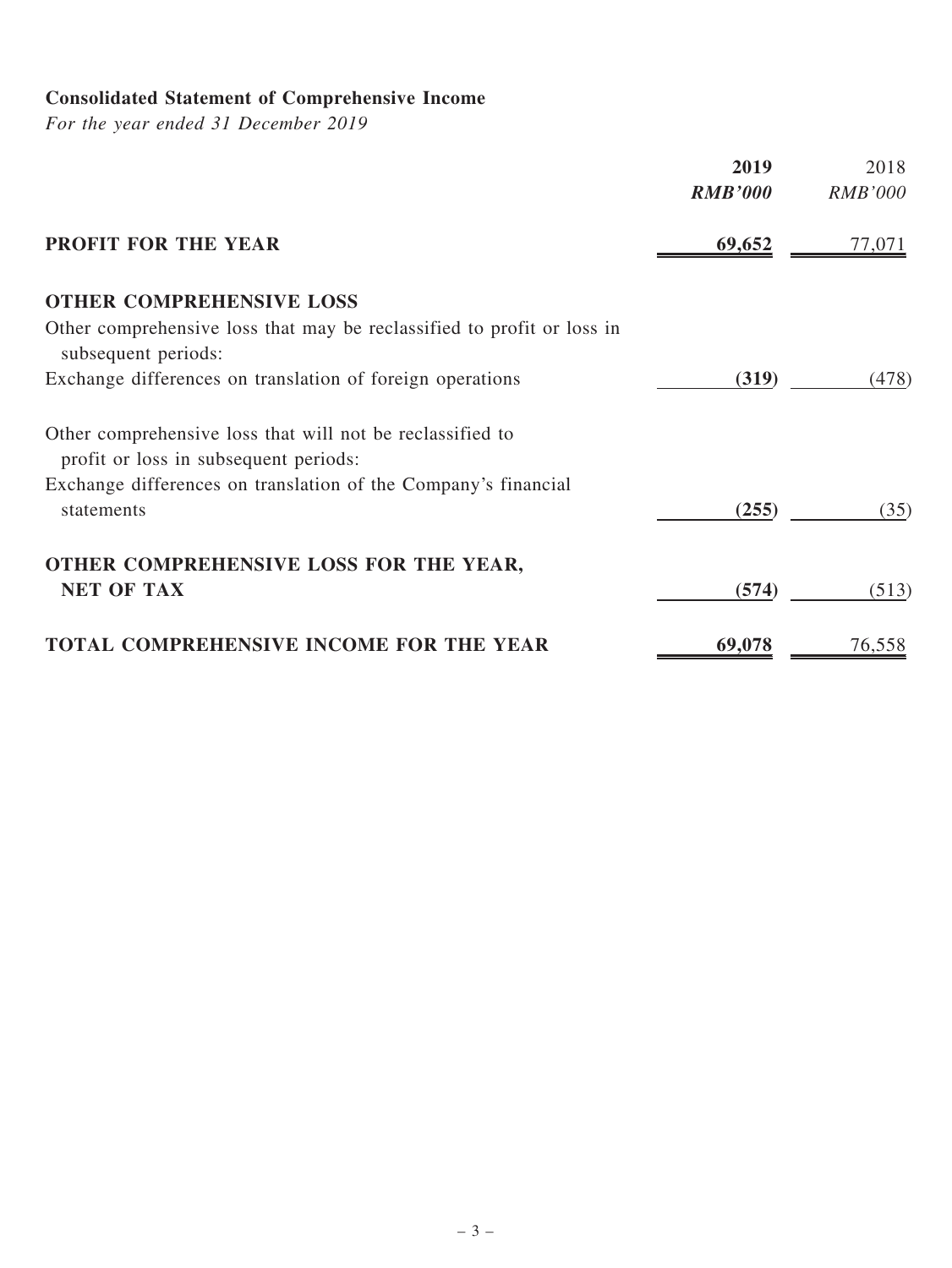# Consolidated Statement of Financial Position

At 31 December 2019

|                                                            | <b>Notes</b> | 2019<br><b>RMB'000</b> | 2018<br><b>RMB'000</b> |
|------------------------------------------------------------|--------------|------------------------|------------------------|
| <b>NON-CURRENT ASSETS</b>                                  |              |                        |                        |
| Property, plant and equipment                              |              | 89,530                 | 73,541                 |
| Right-of-use assets                                        |              | 26,017                 | 26,993                 |
| Prepayments                                                |              | 11,967                 | 7,285                  |
| Total non-current assets                                   |              | 127,514                | 107,819                |
| <b>CURRENT ASSETS</b>                                      |              |                        |                        |
| Inventories                                                |              | 129,879                | 162,722                |
| Trade and bills receivables                                | 10           | 169,158                | 68,684                 |
| Prepayments, deposits and other receivables                |              | 42,198                 | 34,633                 |
| Cash and cash equivalents                                  |              | 58,475                 | 99,224                 |
| Total current assets                                       |              | 399,710                | 365,263                |
| <b>CURRENT LIABILITIES</b>                                 |              |                        |                        |
| Trade payables                                             | 11           | 17,205                 | 39,558                 |
| Other payables and accruals                                |              | 34,621                 | 22,651                 |
| Financial liabilities at fair value through profit or loss |              |                        | 80                     |
| Interest-bearing bank borrowings                           |              | 103,015                | 99,564                 |
| Lease liabilities                                          |              | 1,229                  | 979                    |
| Tax payable                                                |              | 7,010                  | 6,509                  |
| Total current liabilities                                  |              | 163,080                | 169,341                |
| NET CURRENT ASSETS                                         |              | 236,630                | 195,922                |
| <b>TOTAL ASSETS LESS CURRENT LIABILITIES</b>               |              | 364,144                | 303,741                |
| <b>NON-CURRENT LIABILITIES</b>                             |              |                        |                        |
| Interest-bearing bank borrowings                           |              | 40,247                 | 48,509                 |
| Lease liabilities                                          |              | 3,297                  | 3,710                  |
|                                                            |              |                        |                        |
| Total non-current liabilities                              |              | 43,544                 | 52,219                 |
| Net assets                                                 |              | 320,600                | 251,522                |
| <b>EQUITY</b>                                              |              |                        |                        |
| Share capital                                              |              |                        |                        |
| Reserves                                                   |              | 320,600                | 251,522                |
|                                                            |              |                        |                        |
| Total equity                                               |              | 320,600                | 251,522                |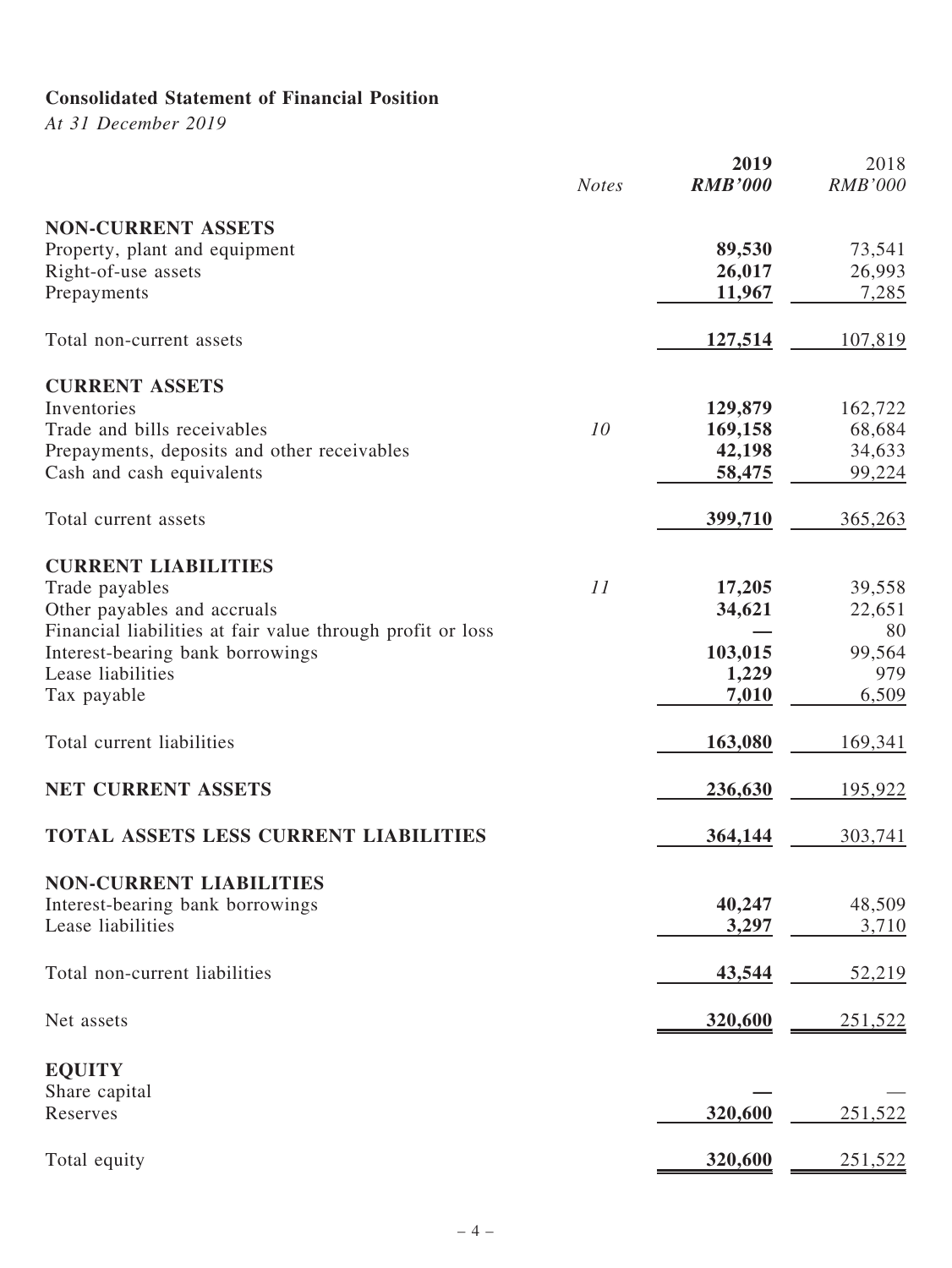#### Notes to the Financial Statements

For the year ended 31 December 2019

#### 1. CORPORATE INFORMATION

The Company is a limited liability company incorporated in the Cayman Islands. The registered office of the Company is located at Cricket Square, Hutchins Drive, P.O. Box 2681, Grand Cayman KY1-1111, Cayman Islands. The shares of the Company were listed on the Main Board of The Stock Exchange of Hong Kong Limited (the ''Stock Exchange") on 12 March 2020 (the "Listing").

The Company is an investment holding company. During the year, the Company's subsidiaries were principally engaged in the manufacture and sale of non-ferrous metal products and the provision of processing services to customers.

The Company and its subsidiaries now comprising the Group underwent a reorganisation (the ''Reorganisation'') which was completed on 31 August 2017 as set out in the prospectus of the Company dated 26 February 2020 (the ''Prospectus'').

In the opinion of the Directors, the ultimate and immediate holding company of the Company is Jiawei Resources Holding Limited (''Jiawei Resources Seychelles''), which is incorporated in the Republic of Seychelles (''Seychelles'').

#### 2.1 BASIS OF PREPARATION

These consolidated financial statements have been prepared in accordance with Hong Kong Financial Reporting Standards (''HKFRSs'') (which include all Hong Kong Financial Reporting Standards, Hong Kong Accounting Standards (''HKASs'') and Interpretations) issued by the Hong Kong Institute of Certified Public Accountants (''HKICPA''), accounting principles generally accepted in Hong Kong and the disclosure requirements of the Hong Kong Companies Ordinance.

They have been prepared under the historical cost convention, derivative financial instruments, which have been measured at fair value. These consolidated financial statements are presented in Renminbi (''RMB'') and all values are rounded to the nearest thousand except when otherwise indicated.

#### 2.2 CHANGES IN ACCOUNTING POLICIES AND DISCLOSURES

The Group has adopted the following new and revised HKFRSs for the first time for the current year's consolidated financial statements.

| Amendments to HKFRS 9         | Prepayment Features with Negative Compensation       |
|-------------------------------|------------------------------------------------------|
| Amendments to HKAS 19         | Plan Amendment, Curtailment or Settlement            |
| Amendments to HKAS 28         | Long-term Interests in Associates and Joint Ventures |
| HK(IFRIC)-Int 23              | Uncertainty over Income Tax Treatments               |
| Annual Improvements to HKFRSs | Amendments to HKFRS 3, HKFRS 11, HKAS 12 and HKAS 23 |
| 2015-2017 Cycle               |                                                      |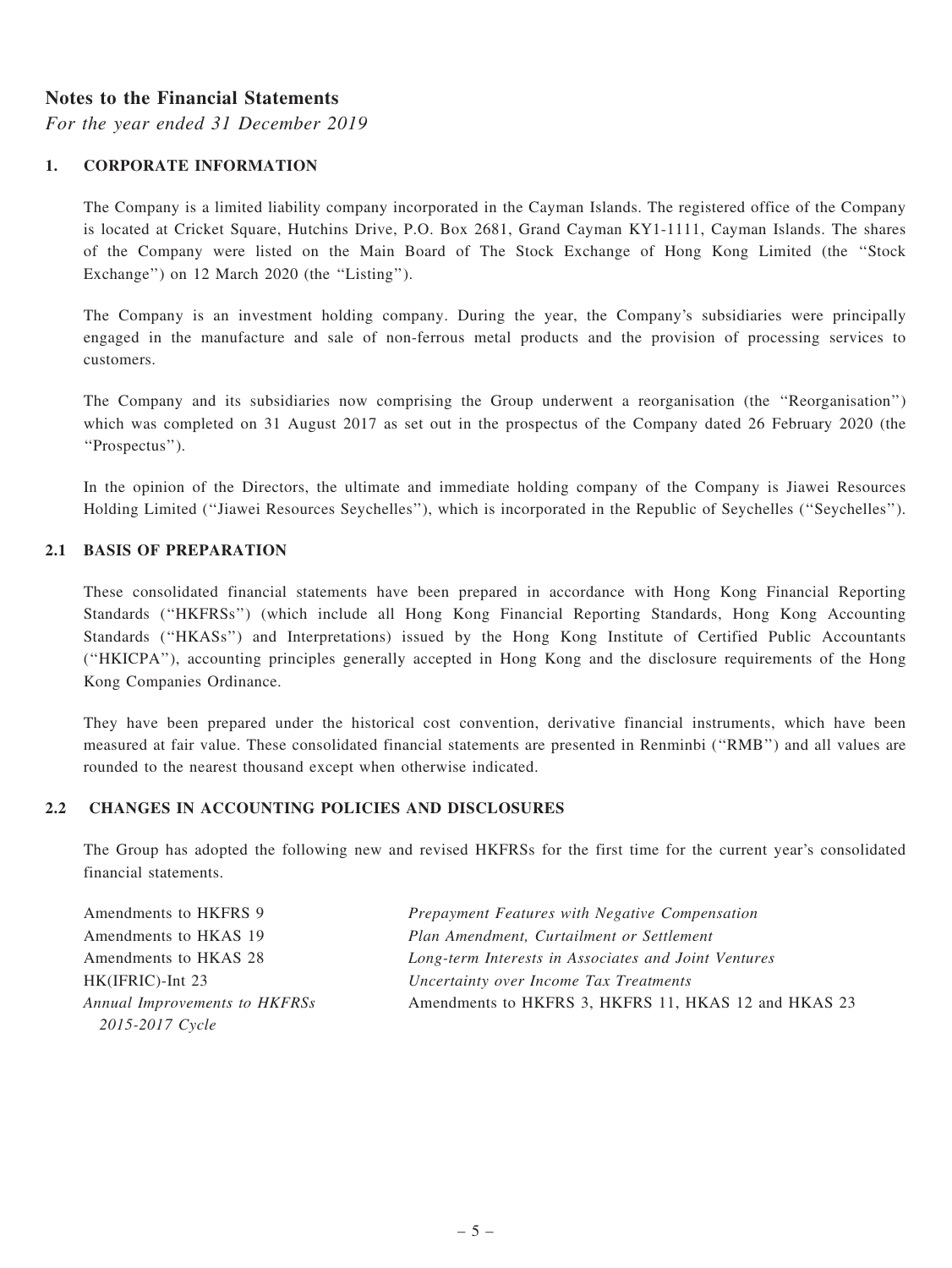The amendments to HKFRS 9, HKAS 19 and HKAS 28, and Annual Improvements to HKFRSs 2015-2017 Cycle are not relevant to the preparation of the Group's consolidated financial statements. The nature and the impact of HK(IFRIC)-Int 23 are described below:

HK(IFRIC)-Int 23 addresses the accounting for income taxes (current and deferred) when tax treatments involve uncertainty that affects the application of HKAS 12 (often referred to as ''uncertain tax positions''). The interpretation does not apply to taxes or levies outside the scope of HKAS 12, nor does it specifically include requirements relating to interest and penalties associated with uncertain tax treatments. The interpretation specifically addresses (i) whether an entity considers uncertain tax treatments separately; (ii) the assumptions an entity makes about the examination of tax treatments by taxation authorities; (iii) how an entity determines taxable profits or tax losses, tax bases, unused tax losses, unused tax credits and tax rates; and (iv) how an entity considers changes in facts and circumstances. Upon adoption of the interpretation, the Group considered whether it has any uncertain tax positions arising from the transfer pricing on its intergroup sales. Based on the Group's tax compliance and transfer pricing study, the Group determined that it is probable that its transfer pricing policy will be accepted by the tax authorities. Accordingly, the interpretation did not have any impact on the financial position or performance of the Group.

#### 3. OPERATING SEGMENT INFORMATION

The Group is principally engaged in the manufacture and sale of non-ferrous metal products and provision of processing services to customers. For the purpose of resource allocation and performance assessment, the Group's management focuses on the operating results of the Group. As such, the Group's resources are integrated and no discrete operating segment information is available. Accordingly, no operating segment information is presented.

#### Geographical information

#### (a) Revenue from external customers

|                                        | 2019           | 2018           |
|----------------------------------------|----------------|----------------|
|                                        | <b>RMB'000</b> | <b>RMB'000</b> |
| The People's Republic of China ("PRC") | 537,162        | 462,827        |
| The United States                      | 37,962         | 19,995         |
| European countries                     | 9,131          | 19,365         |
| Others                                 | 16,389         | 12,531         |
|                                        | 600,644        | 514,718        |

The revenue information above is based on the locations of the customers.

#### (b) Non-current assets

|         | 2019<br><b>RMB'000</b> | 2018<br>RMB'000 |
|---------|------------------------|-----------------|
| The PRC | 126,195                | 106,838         |
| Others  | 1,319                  | 981             |
|         | 127,514                | 107,819         |

The non-current assets information above is based on the locations of the assets.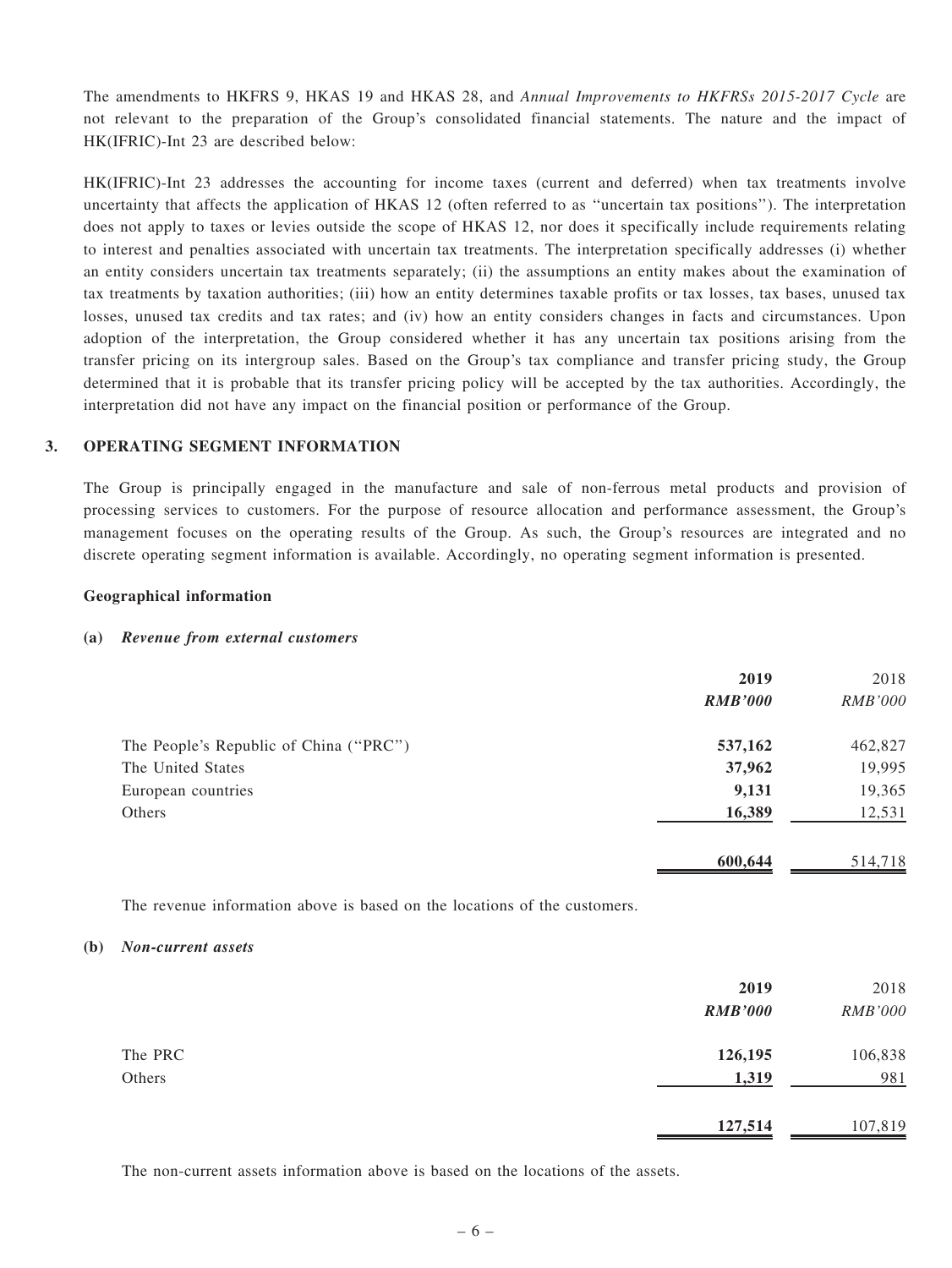#### Information about major customers

Revenue derived from the sale of non-ferrous metal products and provision of processing services to customers which accounted for 10% or more of the Group's revenue for the reporting period, are set out below:

|            | 2019           | 2018           |
|------------|----------------|----------------|
|            | <b>RMB'000</b> | <b>RMB'000</b> |
| Customer A | 151,389        | 72,990         |
| Customer B | 72,137         |                |
| Customer C |                | 139,192        |
| Customer D |                | 53,697         |

#### 4. REVENUE, OTHER INCOME AND GAINS

An analysis of revenue is as follows:

|                                             | 2019           | 2018           |
|---------------------------------------------|----------------|----------------|
|                                             | <b>RMB'000</b> | RMB'000        |
| Revenue from contracts with customers       |                |                |
| Sale of products                            | 595,805        | 504,098        |
| Provision of processing services            | 4,839          | 10,620         |
|                                             | 600,644        | 514,718        |
| Disaggregated revenue information<br>(i)    |                |                |
|                                             | 2019           | 2018           |
|                                             | <b>RMB'000</b> | <b>RMB'000</b> |
| Types of goods or services                  |                |                |
| Sale of products                            | 595,805        | 504,098        |
| Provision of processing services            | 4,839          | 10,620         |
| Total revenue from contracts with customers | 600,644        | 514,718        |
| Timing of revenue recognition               |                |                |
| Goods transferred at a point in time        | 595,805        | 504,098        |
| Services rendered over time                 | 4,839          | 10,620         |
| Total revenue from contracts with customers | 600,644        | 514,718        |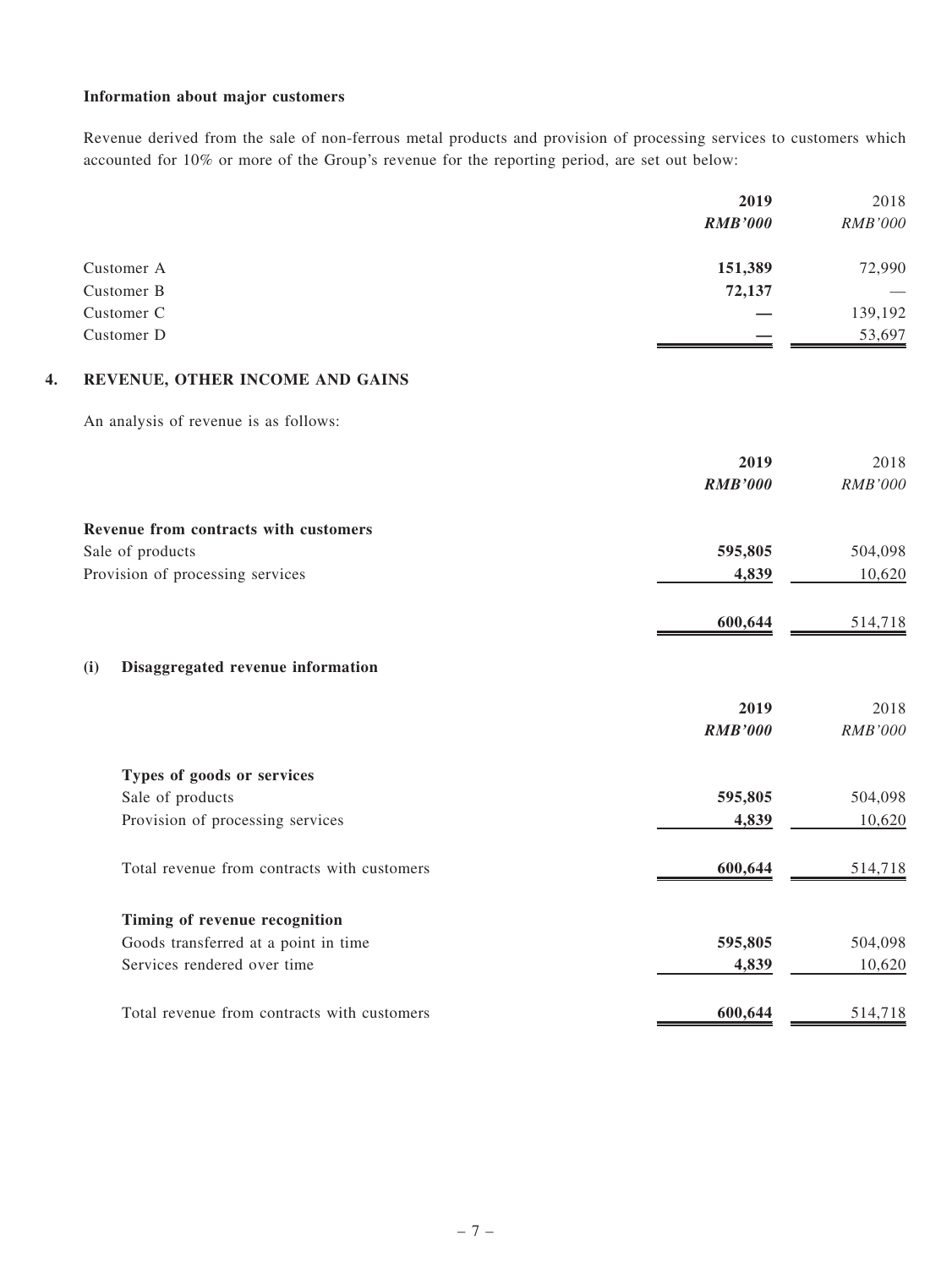The following table shows the amounts of revenue recognised in the current reporting period that were included in the contract liabilities at the beginning of the reporting period:

|                                                                 | 2019           | 2018           |
|-----------------------------------------------------------------|----------------|----------------|
|                                                                 | <b>RMB'000</b> | <i>RMB'000</i> |
| Revenue recognised that was included in contract liabilities at |                |                |
| the beginning of the reporting period:                          |                |                |
| Sale of products                                                | 1.873          | 2.892          |

#### (ii) Performance obligations

#### Sale of products

The performance obligation is satisfied upon delivery of the goods and payment is generally due within 30 to 90 days from delivery, except for new customers, where payment in advance is normally required.

#### Provision of processing services

The performance obligation is satisfied over time in which the services are rendered and payment is generally due within 30 to 90 days from rendering of service, except for new customers, where payment in advance is normally required.

No performance obligations were unsatisfied or partially unsatisfied as at 31 December 2019 (2018: Nil).

|                        | 2019           | 2018           |
|------------------------|----------------|----------------|
|                        | <b>RMB'000</b> | <b>RMB'000</b> |
| Other income and gains |                |                |
| Bank interest income   | 908            | 414            |
| Government grants*     | 6,416          | 2,580          |
| Others                 | 298            | 22             |
|                        | 7,622          | 3,016          |

\* Government grants have been received from the PRC local government authorities to support a subsidiary's research and development activities. There are no unfulfilled conditions or contingencies relating to these grants.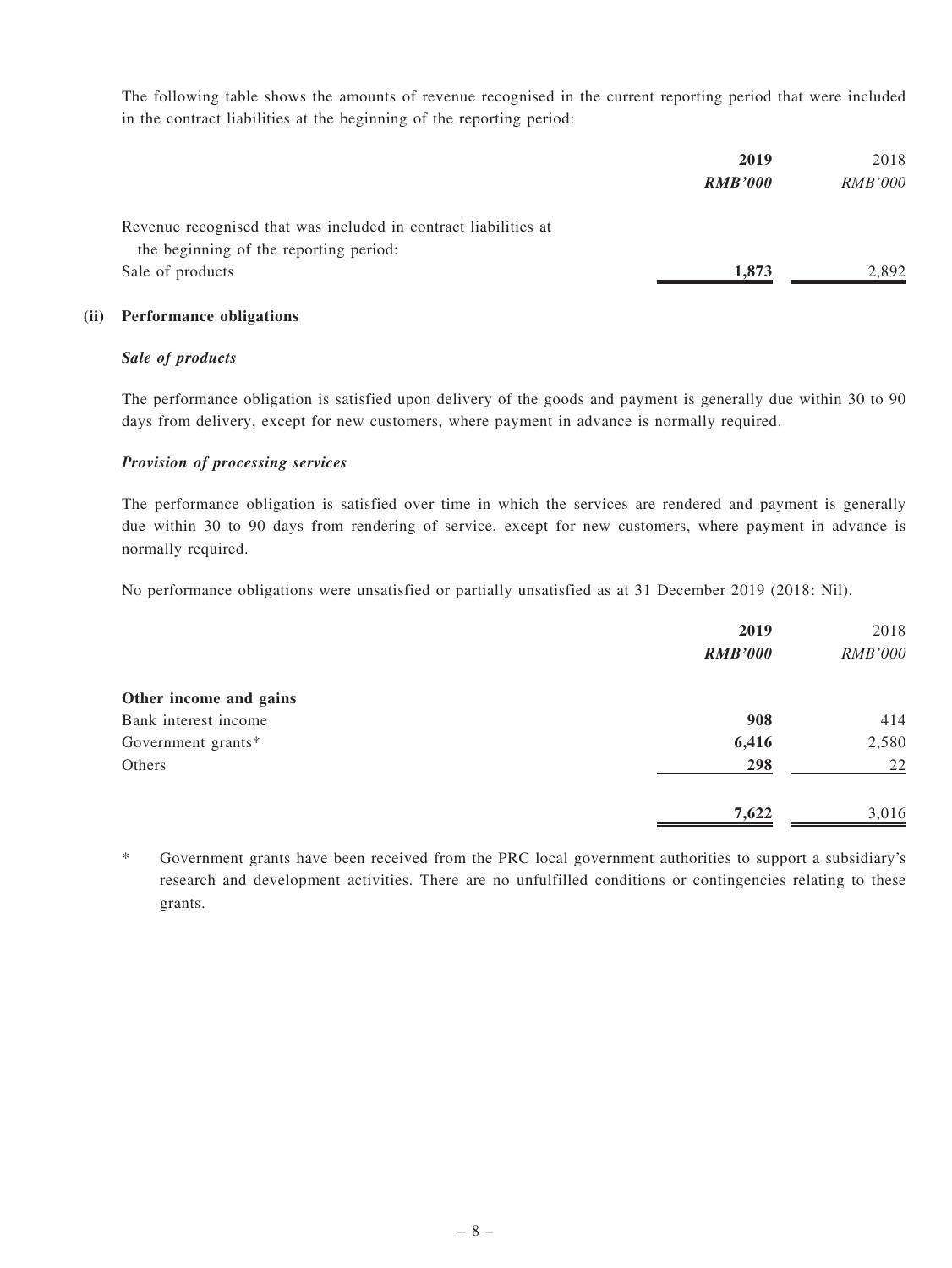#### 5. FINANCE COSTS

An analysis of finance costs is as follows:

|                               | 2019           | 2018           |
|-------------------------------|----------------|----------------|
|                               | <b>RMB'000</b> | <b>RMB'000</b> |
| Interest on bank loans        | 7,214          | 6,161          |
| Interest on lease liabilities | 239            | 60             |
| Less: Interest capitalised    | (2, 869)       | (3,022)        |
|                               | 4,584          | 3.199          |

## 6. PROFIT BEFORE TAX

The Group's profit before tax is arrived at after charging:

|                                                                                       | 2019           | 2018           |
|---------------------------------------------------------------------------------------|----------------|----------------|
|                                                                                       | <b>RMB'000</b> | <b>RMB'000</b> |
| Cost of inventories sold                                                              | 441,640        | 349,485        |
| Depreciation of property, plant and equipment                                         | 9,662          | 5,263          |
| Depreciation of right-of-use assets                                                   | 1,716          | 794            |
| Research and development costs                                                        | 23,951         | 22,705         |
| Auditors' remuneration                                                                | 1,322          | 1,074          |
| Employee benefit expense (including directors' and<br>chief executive's remuneration) |                |                |
| Wages and salaries                                                                    | 32,702         | 21,175         |
| Pension scheme contributions                                                          | 6,393          | 3,734          |
|                                                                                       | 39,095         | 24,909         |
| Listing expenses                                                                      | 12,129         | 4,829          |
| Loss on disposal of items of property, plant and equipment                            | 264            | 319            |
| Write-down of inventories                                                             | 42             | 651            |
| Fair value loss on derivative financial instruments                                   | 439            | 554            |
| Foreign exchange differences, net                                                     | 634            | 10,506         |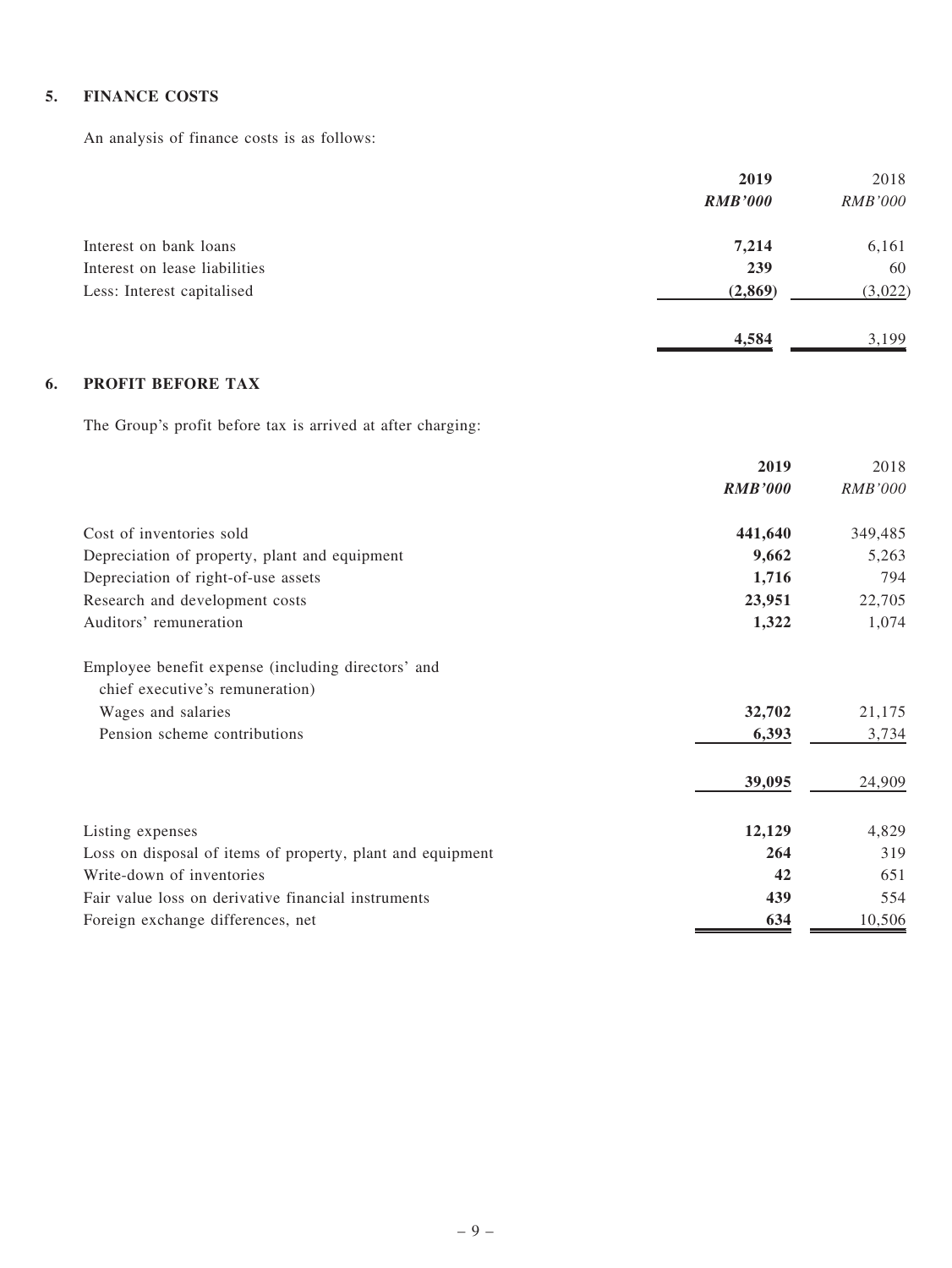#### 7. INCOME TAX

No provision for Hong Kong profits tax has been made as the Group did not generate any assessable profits arising in Hong Kong during the year (2018: Nil). Tax on profits assessable in the PRC has been calculated at the applicable PRC corporate income tax (''CIT'') rate of 25% during the year (2018: 25%). During the year, Guangdong Zhiyuan New Material Co., Ltd. (''Zhiyuan New Material'') was qualified as a high and new technology enterprise and enjoyed a preferential income tax rate at 15% (2018: 15%).

|                               | 2019           | 2018           |
|-------------------------------|----------------|----------------|
|                               | <b>RMB'000</b> | <i>RMB'000</i> |
| $Current$ – The PRC           |                |                |
| Charge for the year           | 14,289         | 13,023         |
|                               |                |                |
| Total tax charge for the year | 14,289         | 13,023         |

#### 8. DIVIDENDS

No dividend has been paid or proposed by the Company during the year (2018: Nil).

#### 9. EARNINGS PER SHARE ATTRIBUTABLE TO ORDINARY EQUITY HOLDERS OF THE COMPANY

The calculation of the basic earnings per share amount is based on the profit for the year attributable to ordinary equity holders of the Company, and the weighted average number of ordinary shares of 225,000,000 (2018: 225,000,000) in issue during the year.

The Group had no potentially dilutive ordinary shares in issue during the years ended 31 December 2019 and 2018.

The calculations of basic earnings per share are based on:

|                                                               | 2019           | 2018           |
|---------------------------------------------------------------|----------------|----------------|
|                                                               | <b>RMB'000</b> | <i>RMB'000</i> |
| <b>Earnings</b>                                               |                |                |
| Profit attributable to ordinary equity holders of the Company | 69,652         | 77,071         |

The weighted average number of ordinary shares for the purpose of basic earnings per share for the years ended 31 December 2019 and 2018 have been retrospectively adjusted for the effects of the capitalisation issue which took place after the reporting period.

|                                            | Number of shares |             |  |
|--------------------------------------------|------------------|-------------|--|
|                                            | 2019             |             |  |
| <b>Shares</b>                              |                  |             |  |
| Number of issued shares at 1 January       | 10               | 10          |  |
| Effect of capitalisation issue             | 224,999,990      | 224,999,990 |  |
| Weighted average number of ordinary shares | 225,000,000      | 225,000,000 |  |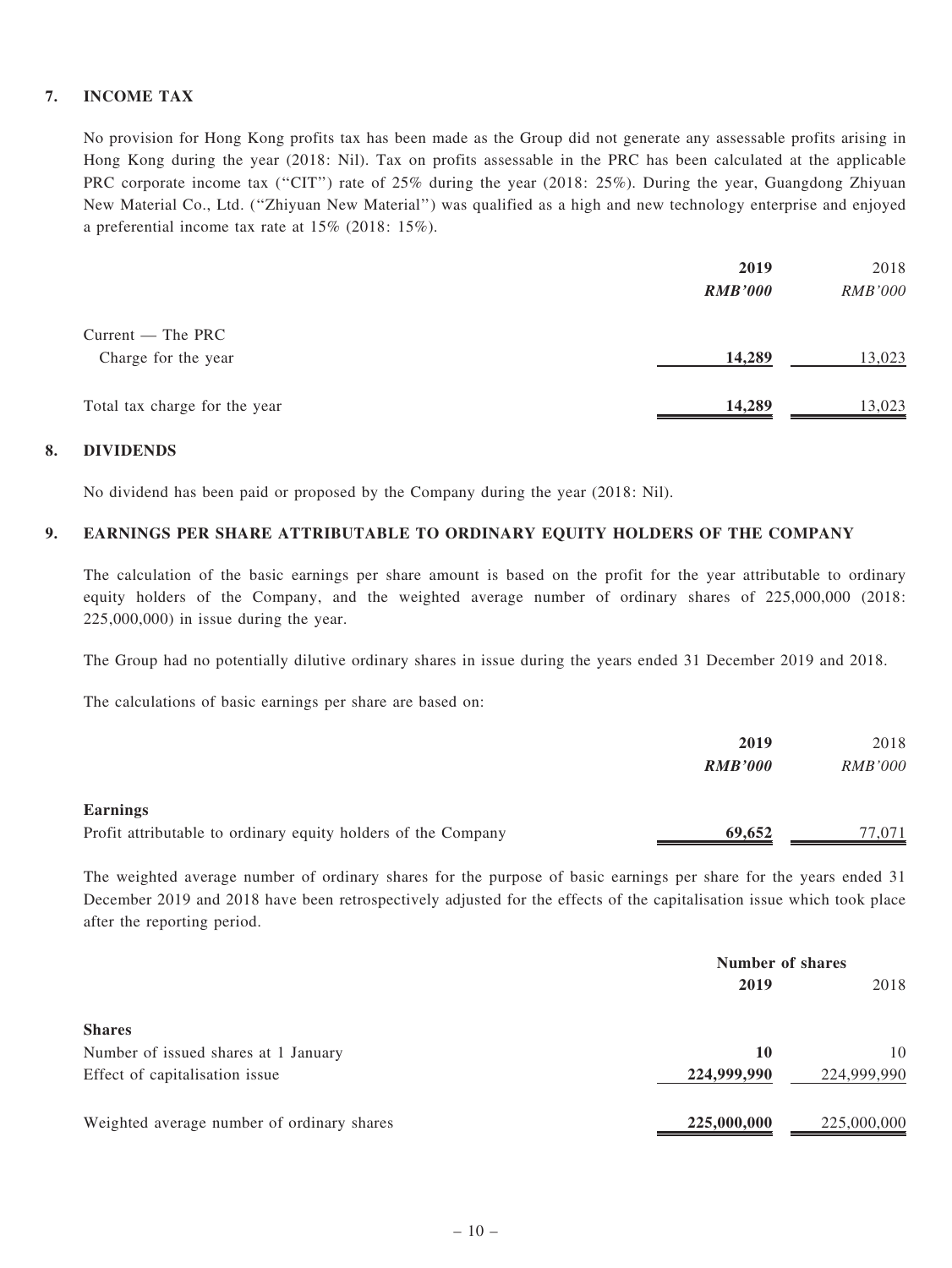#### 10. TRADE AND BILLS RECEIVABLES

|                   | 2019           | 2018           |
|-------------------|----------------|----------------|
|                   | <b>RMB'000</b> | <b>RMB'000</b> |
| Trade receivables | 101,475        | 31,691         |
| Bills receivables | 67,683         | 36,993         |
|                   | 169,158        | 68,684         |

An ageing analysis of the trade and bills receivables as at the end of the reporting period, based on the invoice date and net of loss allowance, is as follows:

|                | 2019           | 2018           |
|----------------|----------------|----------------|
|                | <b>RMB'000</b> | <b>RMB'000</b> |
| Within 1 month | 115,757        | 47,348         |
| 1 to 2 months  | 30,251         | 1,540          |
| 2 to 3 months  | 10,087         | 2,265          |
| Over 3 months  | 13,063         | 17,531         |
|                | 169,158        | 68,684         |

#### 11. TRADE PAYABLES

An ageing analysis of the trade payables as at the end of the reporting period, based on the invoice date, is as follows:

|                | 2019<br><b>RMB'000</b> | 2018<br><b>RMB'000</b> |
|----------------|------------------------|------------------------|
|                |                        |                        |
| Within 1 month | 13,126                 | 20,251                 |
| 1 to 2 months  | 4,077                  | 16,679                 |
| 2 to 3 months  | 2                      | 322                    |
| Over 3 months  |                        | 2,306                  |
|                | 17,205                 | 39,558                 |

Trade payables are non-interest-bearing and are normally settled on terms of 40 days.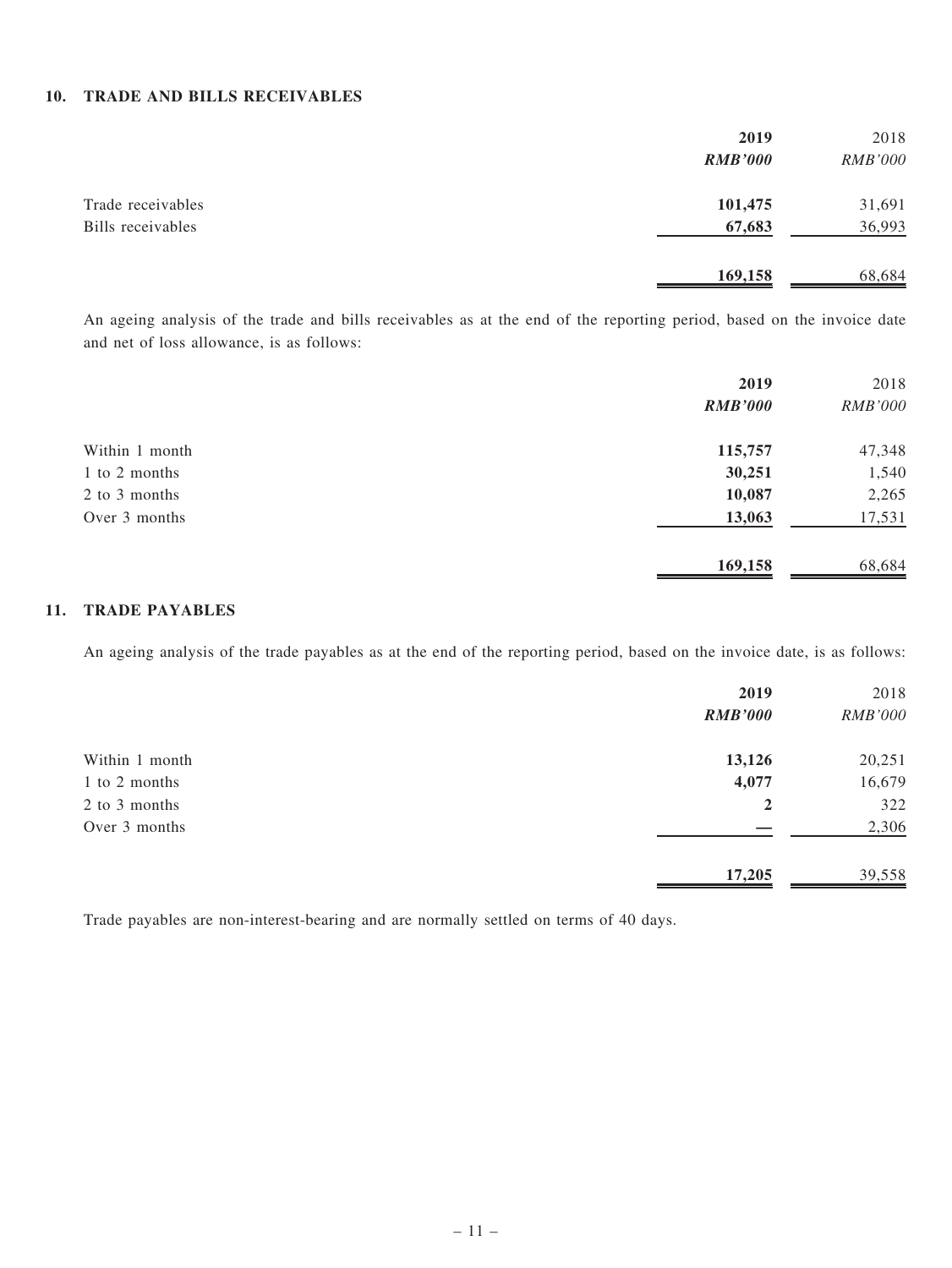# CORPORATE REORGANISATION

The Company was incorporated in the Cayman Islands under the Companies Law as an exempted company with limited liability on 26 May 2017. Pursuant to a group reorganisation to rationalise the structure of the Group in preparation for the Listing of the Company's shares (the ''Shares'') on the Main Board of the Stock Exchange, the Company has become the holding company of our Group for the purpose of the Listing and holds the entire interests of three subsidiaries, namely, Xinjia Group Limited, Xite Group Limited and Guangdong Zhiyuan New Material Co. Ltd.\* (廣東致遠新材料有限公 司). The Company's shares were listed on the Main Board of the Stock Exchange on 12 March 2020.

Details of the group reorganisation are set out in the paragraph headed ''Reorganisation'' in the section ''History, Reorganisation and Corporate Structure'' in the Prospectus.

# MANAGEMENT DISCUSSION AND ANALYSIS

### MARKET AND INDUSTRY OVERVIEW

Tantalum and niobium based hydrometallurgical products include tantalum pentoxide, niobium pentoxide and potassium heptafluorotantalate. According to the China Insights Consultancy's industry report (''CIC Report''), a summary of which was included in the Prospectus, primarily due to the growing demand from various downstream industries, the production volume for external sales of tantalum pentoxide in China increased from 280.0 tonnes in 2014 to 590.0 tonnes in 2018, representing a CAGR of 20.5%, and is expected to further increase to 851.9 tonnes in 2023, representing a CAGR of 7.6%; the production volume for external sales of niobium pentoxide in China increased from 1,352.0 tonnes in 2014 to 2,250.0 tonnes in 2018 representing a CAGR of 13.6%, and is expected to further increase to 3,248.9 tonnes in 2023, representing a CAGR of 7.6%; the production volume for external sales of potassium heptafluorotantalate in China increased from 458.0 tonnes in 2014 to 850.0 tonnes in 2018, representing a CAGR of 16.7%, and is expected to further increase to 1,109.3 tonnes in 2023, representing a CAGR of 5.5%. According to the CIC Report, mainly due to an expected stable supply of tantalum ores and niobium ores in the upstream industries, the average selling prices for tantalum- and niobium-based hydrometallurgical products in China are expected to drop in 2019.

According to the CIC Report, a number of factors will drive the growth of the PRC market for pentoxide products and potassium heptafluorotantalate: (1) Growing demand from various downstream industries. Given the favourable properties of tantalum and niobium metal such as high melting point, corrosion-resistance, and superconductivity, tantalum- and niobium-based metallurgical products are essential in the downstream manufacture of various products used in high-tech industries, including special alloys, chemical, electronic ceramics, aeronautics, aerospace, high-end electronics, defence and hard alloy. As market size for hard alloy, aviation equipment manufacturing, erosion-resistant equipment industry in China is expected to grow at CAGRs of 8.6%, 28.6%, and 9.8%, respectively, between 2018 and 2023, the demand for tantalum- and niobium-based metallurgical products is anticipated to grow accordingly; (2) Technology upgrade. New advances in tantalum- and niobiumbased hydrometallurgical products manufacturing technologies have driven and will continue to drive

<sup>\*</sup> For identification purposes only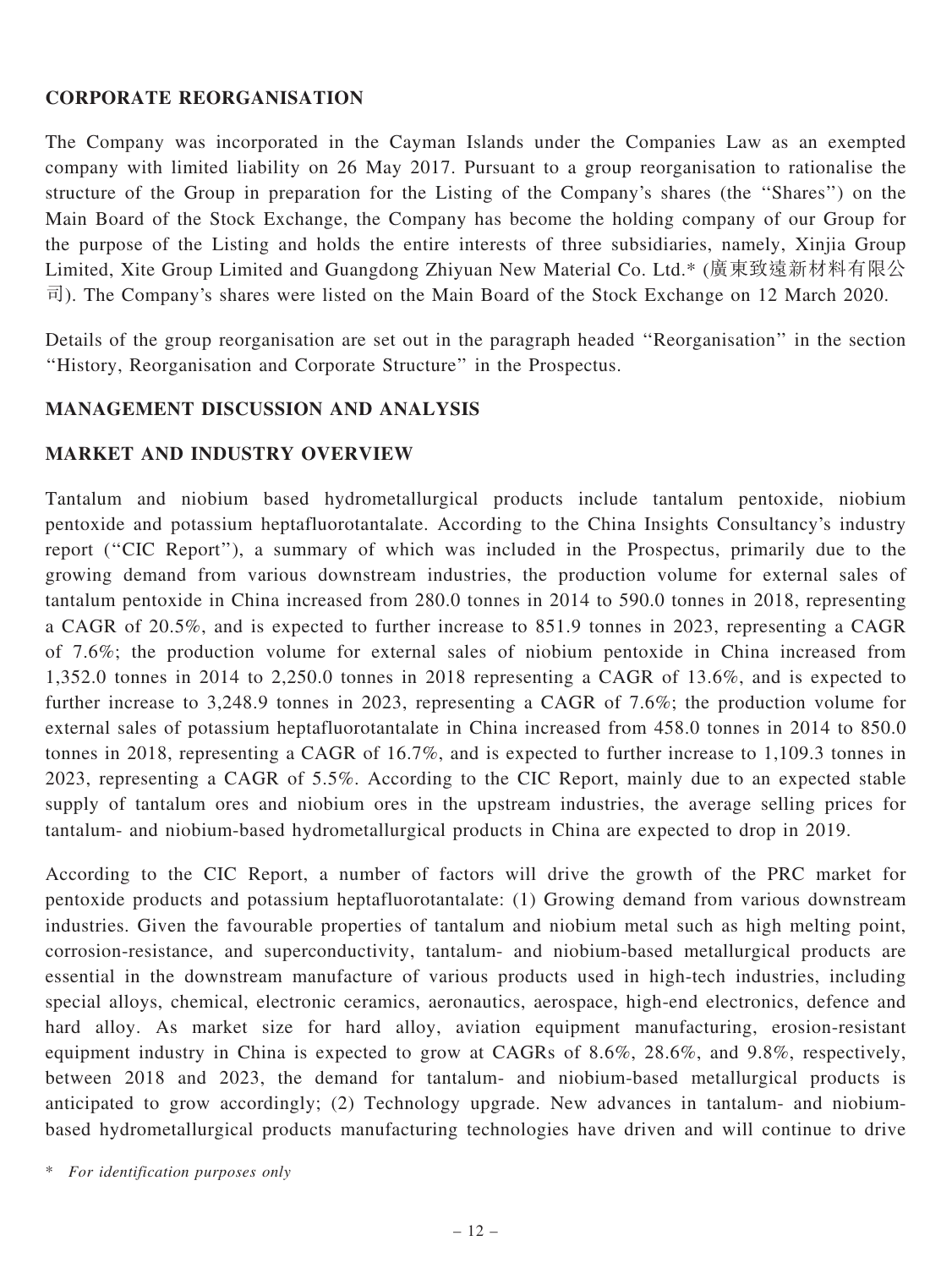the development of high-purity tantalum- and niobium-based hydrometallurgical products, while at the same time reduce production costs; and (3) Strengthening stability in raw materials supplies. As tantalum ores and niobium ores are the key raw materials required for the manufacturing of tantalumand niobium-based hydrometallurgical products and over 85% of the tantalum ores and niobium ores consumed by PRC enterprises are imported from overseas, access to and stable supply of tantalum ores and niobium ores are critical to the timely delivery of products and the expansion of production capacity for enterprises in the PRC tantalum and niobium metallurgy industry. To ensure the stable supply of raw materials, the PRC Government and the manufacturers of tantalum- and niobium-based hydrometallurgical products in the PRC have built good cooperative relationships with, and seek opportunities to invest in, suppliers of tantalum ores and niobium ores, which in turn will drive the growth of the PRC tantalum and niobium metallurgy industry.

# BUSINESS REVIEW

In 2019, there were a lot of uncertainties in the development of world economy. Sino-US trade war was ongoing, and the structural adjustment pace for Chinese economy speeded up. The price of tantalum and niobium based metallurgical products showed a declining trend. Despite the severe external operating environment, with the effort of all our staff, the Company managed to achieve a satisfactory operating result.

Production: Output of single-month tantalum and niobium based metallurgical products achieved record high of over 150 tonnes. As the production cost was optimized, the total consumption of various auxiliary materials decreased year-on-year. The improved product quality resulted in nearly 98% of one-time passing rate for products. Safety production and environmental protection measures were in place to strictly implement all requirements on national production safety and environmental protection. No significant safety and environmental protection accidents occurred throughout the year. During the Year Under Review, the output of niobium pentoxide, tantalum pentoxide and potassium heptafluorotantalate amounted to 944.4 tonnes, 176.6 tonnes and 100.9 tonnes, representing a year-onyear increase of 19.3%, 49.0% and a decrease of 49.4%, respectively.

Marketing: The results of the development of new customers and new products were significant. The sales of electronic grade tantalum and niobium based metallurgical products increased by 98.9% yearon-year. Customized niobium pentoxide products (such as target material grade niobium pentoxide and spherical niobium pentoxide) achieved scale sales. During the Year Under Review, the sales volume of niobium pentoxide, tantalum pentoxide and potassium heptafluorotantalate amounted to 1,072.4 tonnes, 194.8 tonnes and 83.5 tonnes, representing a year-on-year increase of 42.7%, 138.7% and a decrease of 47.5%, respectively.

Revenue: In 2019, the Company recorded a revenue amounted to approximately RMB600.6 million, representing an increase of approximately RMB85.9 million as compared to that of the previous year and a year-on-year increase of 16.7%. In 2019, the Company's revenue increase is mainly due to the significant growth of revenue from the tantalum pentoxide and niobium pentoxide products. The sales revenue of tantalum pentoxide increased by approximately RMB93.4 million as compared to that of the previous year, representing a year-on-year increase of 77.0%, while the sales revenue of niobium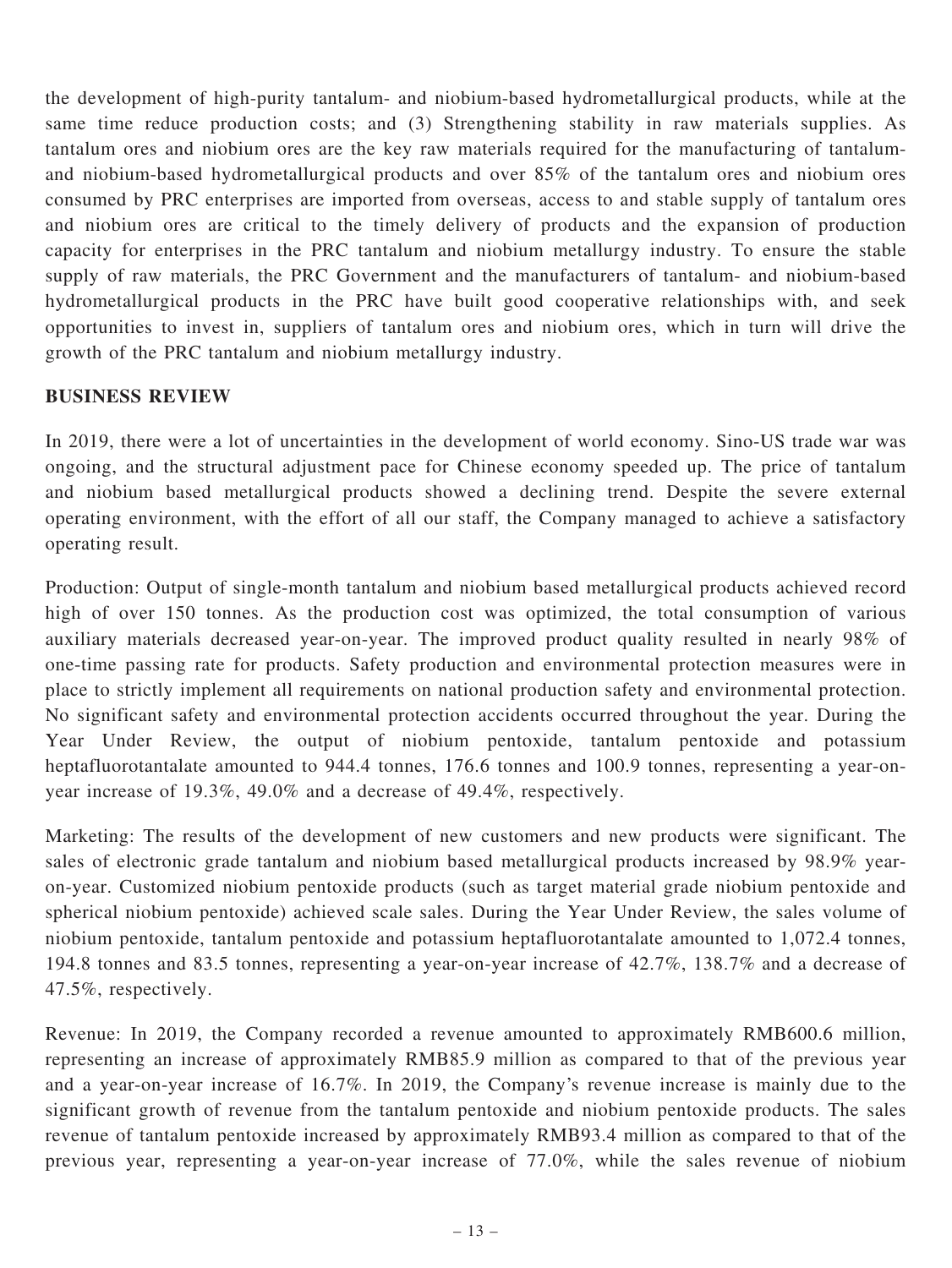pentoxide increased by approximately RMB31.3 million as compared to that of the previous year, representing a year-on-year increase of 18.1%. However, the revenue generated from the sales of potassium heptafluorotantalate and provision of processing services decreased by approximately RMB85.0 million and approximately RMB5.8 million, respectively, as compared to that of the previous year.

Profit: For the year ended 31 December 2019, the Company recorded a profit of approximately RMB69.7 million, representing a decrease of approximately RMB7.4 million as compared to that of the previous year, which is mainly due to the effect of that the listing fee in 2019 increased by approximately RMB7.3 million as compared to that of the previous year.

Research and development: In 2019, the Company obtained 2 authorised patents and 5 patents applications accepted, and received technological support funding of over approximately RMB10.0 million from the government, which is a historical high record. The production process and application belonged to the new extraction skill which reached the advanced level in the industry. It effectively reduced the sulfate in the niobium liquid, which facilitated a good separation between tantalum and niobium, such that a level of 20ppm of tantalum in niobium and niobium in tantalum was realised. It also achieved a significant decrease on consumption of auxiliary materials, which favoured the resource treatment of alkaline wastewater, whereby reducing the production cost and alleviating the pressure from environmental protection. With the successful implementation of washing water recycling project, the washing water recycling rate reached 75%, which signifies that the Company became the first manufacturer in the industry to utilise such technology. In addition, the reformation on production technology has also made big progress. The production technology of high purity niobium pentoxide for lithium battery materials, the production technology for industrial spherical niobium pentoxide, as well as the organic technology for optimisation of extraction and refinement, the extraction pickling process, and the technology of utilisation of fluoride salt original solution instead of sulphuric acid for the treatment system of integrated recovery workshop exhaust gas have been developed.

### FINANCIAL REVIEW

#### Revenue

Our revenue comprised revenue generated from sale of products and the provision of processing services. The following table sets forth our total revenue by source for the years indicated:

|                                  | For the year ended 31 December |           |                |         |
|----------------------------------|--------------------------------|-----------|----------------|---------|
|                                  | 2019                           |           | 2018           |         |
|                                  | <b>RMB'000</b>                 | $\%$      | <i>RMB'000</i> | $\%$    |
| Sales of products                | 595,805                        | $99.2\%$  | 504,098        | 97.9%   |
| Provision of processing services | 4,839                          | $0.8\%$   | 10,620         | $2.1\%$ |
| Total revenue                    | 600,644                        | $100.0\%$ | 514,718        | 100.0%  |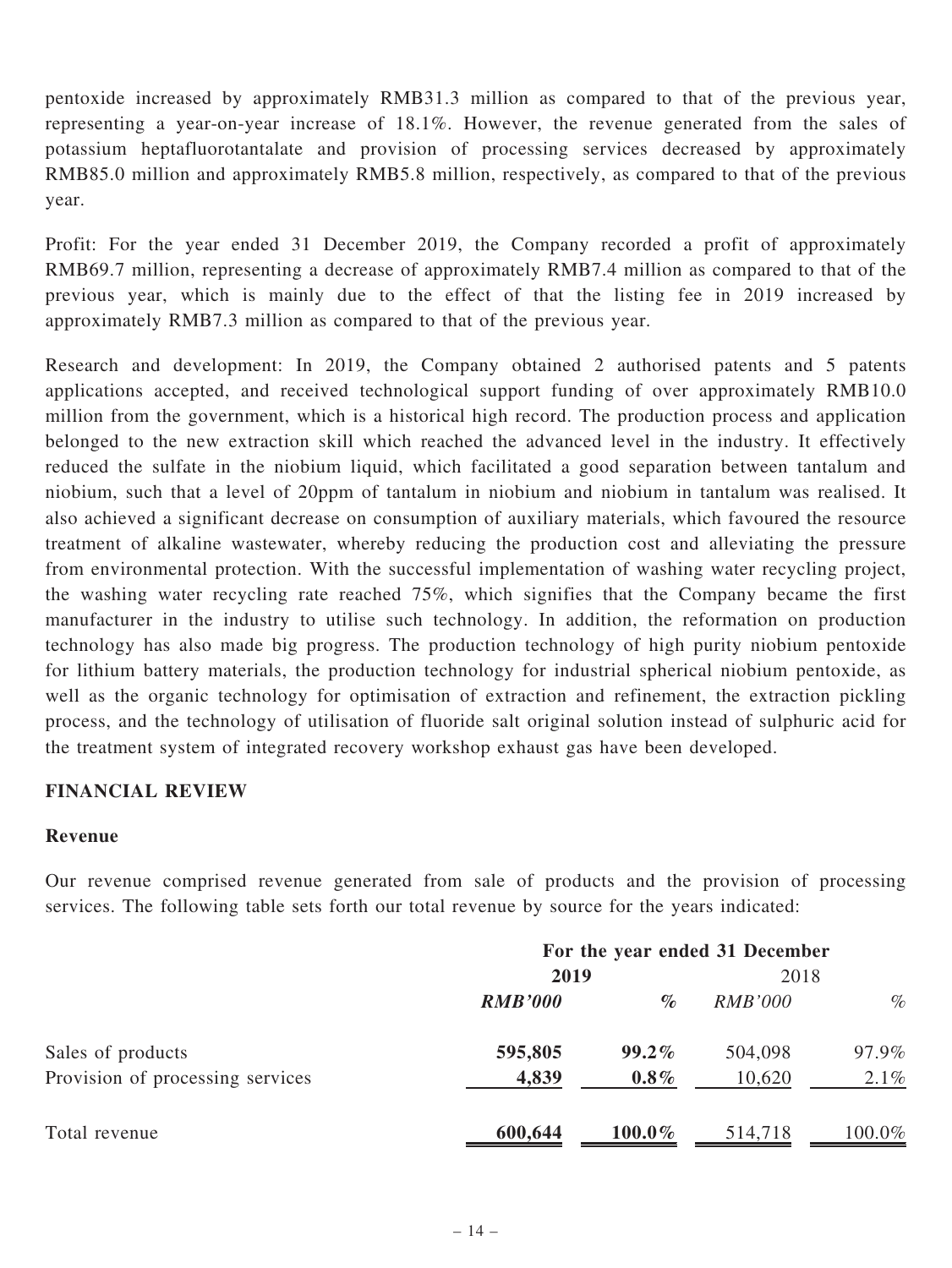The following table sets forth the breakdown of our revenue by product categories for the years indicated:

|                                       | For the year ended 31 December |           |                |          |
|---------------------------------------|--------------------------------|-----------|----------------|----------|
|                                       | 2019                           |           | 2018           |          |
|                                       | <b>RMB'000</b>                 | $\%$      | <b>RMB'000</b> | $\%$     |
| Sales of products                     |                                |           |                |          |
| Pentoxide products                    | 485,522                        | 80.8%     | 350,050        | 68.0%    |
| Tantalum pentoxide                    |                                |           |                |          |
| - Industrial grade tantalum pentoxide | 214,734                        | 35.8%     | 121,313        | $23.6\%$ |
| — High-purity tantalum pentoxide      | 8,216                          | $1.4\%$   | 10,098         | $2.0\%$  |
| Niobium pentoxide                     |                                |           |                |          |
| — Industrial grade niobium pentoxide  | 203,923                        | 34.0%     | 172,652        | 33.5%    |
| — High-purity niobium pentoxide       | 58,649                         | $9.8\%$   | 45,987         | $8.9\%$  |
| Potassium heptafluorotantalate        | 50,726                         | 8.4%      | 135,732        | 26.4%    |
| Recycled products                     | 17,191                         | $2.9\%$   | 3,697          | $0.7\%$  |
| Others                                | 47,205                         | $7.9\%$   | 25,239         | $4.9\%$  |
| Total revenue                         | 600,644                        | $100.0\%$ | 514,718        | 100.0%   |

During the two years ended 31 December 2019 and 2018, our products sold included: (i) pentoxide products; (ii) potassium heptafluorotantalate; (iii) recycled products; and (iv) others. Out of the products we sold, pentoxide products accounted for approximately 80.8% and 68.0% of our total revenue for the two years ended 31 December 2019 and 2018, respectively.

Our revenue increased by approximately RMB85.9 million or 16.7% from approximately RMB514.7 million for the year ended 31 December 2018 to approximately RMB600.6 million for the Year Under Review. The increase was mainly due to the increase in revenue generated from sale of products of tantalum pentoxide and niobium pentoxide, offset by the decrease in revenue generated from sale of products of potassium heptafluorotantalate and the provision of processing services.

# Pentoxide Products

For the Year Under Review, our revenue generated from sale of pentoxide products amounted to approximately RMB485.5 million, representing an increase of approximately RMB135.5 million or 38.7% from approximately RMB350.0 million for the year ended 31 December 2018. Such increase was driven by the increase in revenue from sale of both tantalum pentoxide and niobium pentoxide.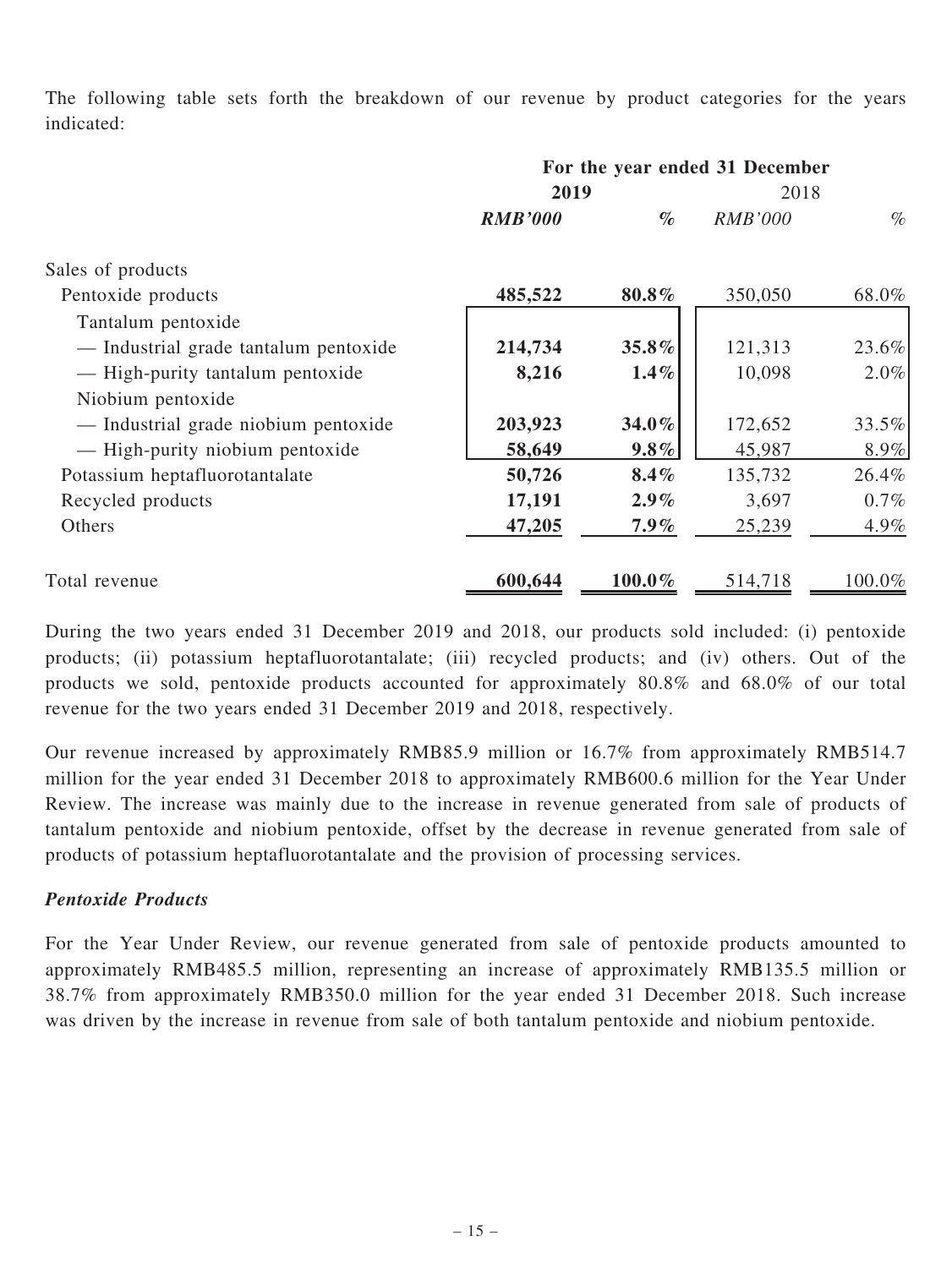# Potassium Heptafluorotantalate

For the Year Under Review, our revenue generated from sale of potassium heptafluorotantalate amounted to approximately RMB50.7 million, representing a significant decrease of approximately RMB85.0 million or 62.6% from approximately RMB135.7 million for the year ended 31 December 2018. Such decrease was mainly due to the significant decrease in sales volume and the decrease in average selling price.

# Recycled Products

During the Year Under Review, our recycled products sold mainly included three types of products produced by recycling our waste materials, namely tin hydroxide, potassium fluorosilicate and tungsten acid. The increase in revenue generated from sale of recycled products from the year ended 31 December 2018 of approximately RMB3.7 million to the Year Under Review of approximately RMB17.2 million was primarily because we mainly sold tin hydroxide, potassium fluorosilicate and tungsten acid for the Year Under Review while we only sold potassium fluorosilicate for the year ended 31 December 2018.

### **Others**

For the two years ended 31 December 2019 and 2018, we sold ferro niobium tantalum alloy, which is a kind of impurity included in our raw materials. Considering its higher impurity, we resold ferro niobium tantalum alloy to utilise our inventories. For the Year under Review, our revenue generated from sale of others amounted to approximately RMB47.2 million, representing an increase of approximately RMB22.0 million or 87.0% from approximately RMB25.2 million for the year ended 31 December 2018.

# Provision of Processing Services

During the Year Under Review, we provided processing services for processing tantalum ores and niobium ores supplied by our customers into pentoxide products and potassium heptafluorotantalate. For the Year Under Review, our revenue generated from the provision of processing services amounted to approximately RMB4.8 million, representing a decrease of approximately RMB5.8 million or 54.4% from approximately RMB10.6 million for the year ended 31 December 2018. The decrease in revenue from the provision of processing services was mainly because we allocated our production capacity to focus more on production for sale of products than for provision of processing services in view of the higher average selling price for sale of products than that for provision of processing services.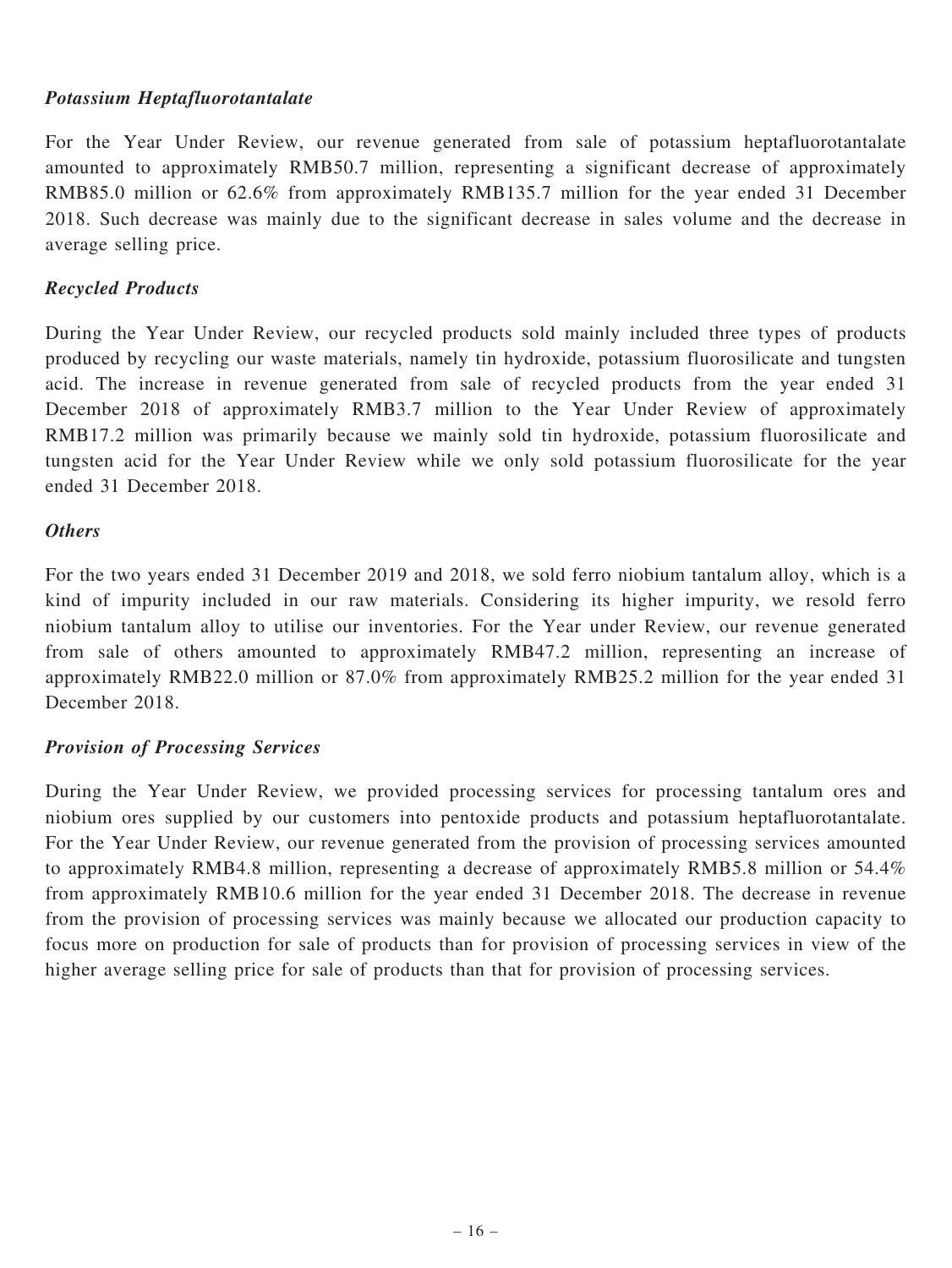### Cost of sales

Cost of sales represented the direct costs of production, which comprised raw materials costs, factory overheads, electricity and fuels costs, labour costs and processing fee in respect of our processed products. For the two years ended 31 December 2019 and 2018, our cost of sales amounted to approximately RMB441.6 million and RMB349.5 million, respectively. The following table sets forth the breakdown of our cost of sales for the years indicated:

|                        | For the year ended 31 December |           |                |         |
|------------------------|--------------------------------|-----------|----------------|---------|
|                        | 2019                           |           | 2018           |         |
|                        | <b>RMB'000</b>                 | $\%$      | <i>RMB'000</i> | $\%$    |
| Raw materials          | 400,257                        | $90.6\%$  | 322,688        | 92.3%   |
| Factory overheads      | 19,198                         | $4.4\%$   | 11,468         | 3.3%    |
| Electricity and fuels  | 8,979                          | $2.0\%$   | 6,989          | 2.0%    |
| Labour ( <i>Note</i> ) | 8,084                          | $1.8\%$   | 6,335          | 1.8%    |
| Processing fee         | 5,122                          | $1.2\%$   | 2,005          | $0.6\%$ |
| Total cost of sales    | 441,640                        | $100.0\%$ | 349,485        | 100.0%  |

Note: Labour costs mainly included salaries and benefits for our production personnel.

Our raw materials costs mainly represented the cost for purchasing tantalum ores and niobium ores, and accounted for approximately 90.6% and 92.3% of our total cost of sales for the Year Under Review and the year ended 31 December 2018, respectively. Our cost of sales increased by approximately RMB92.1 million or 26.4% from approximately RMB349.5 million for the year ended 31 December 2018 to approximately RMB441.6 million for the Year Under Review. Such increase was mainly attributable to the increase in purchase volume of raw materials which was in line with the increase in our total production volume and total sales volume.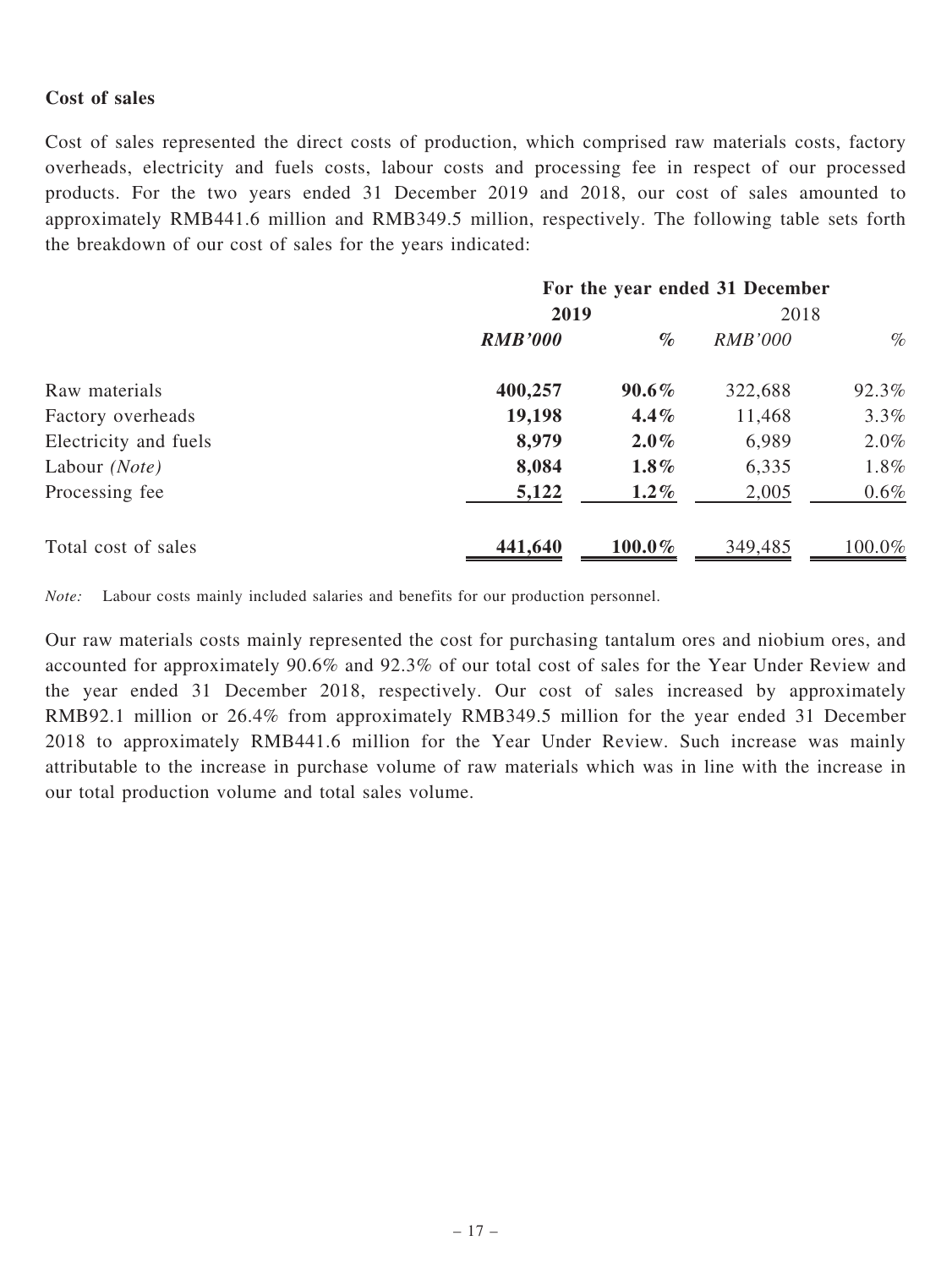# Gross profit and gross profit margin

The following table sets forth the gross profit and gross profit margin by source of revenue for the years indicated:

|                                                | For the year ended 31 December |               |                |        |  |
|------------------------------------------------|--------------------------------|---------------|----------------|--------|--|
|                                                | 2019                           |               |                | 2018   |  |
|                                                | Gross                          |               |                | Gross  |  |
|                                                | <b>Gross</b>                   | <b>Profit</b> | Gross          | Profit |  |
|                                                | <b>Profit</b>                  | <b>Margin</b> | Profit         | Margin |  |
|                                                | <b>RMB'000</b>                 | $\%$          | <b>RMB'000</b> | $\%$   |  |
| Sales of products                              | 157,159                        | $26.4\%$      | 160,171        | 31.8%  |  |
| Provision of processing services               | 1,845                          | 38.1%         | 5,062          | 47.7%  |  |
| Total gross profit/overall gross profit margin | 159,004                        | $26.5\%$      | 165,233        | 32.1%  |  |

Our gross profit decreased by approximately RMB6.2 million or 3.8% from approximately RMB165.2 million for the year ended 31 December 2018 to approximately RMB159.0 million for the Year Under Review, mainly driven by the increase in our cost of sales.

Our gross profit margin decreased from approximately 32.1% for the year ended 31 December 2018 to approximately 26.5% for the Year Under Review. Such decrease during the Year Under Review was mainly to (i) the decrease in our average selling price of pentoxide products and potassium heptafluorotantalate; and (ii) the utilisation of our inventories as at 31 December 2018 which was purchased when the market price of our raw material was higher.

### Other income and gains

The following table sets forth the breakdown of our other income and gains for the years indicated:

|                              | For the year ended 31 December |           |                |        |
|------------------------------|--------------------------------|-----------|----------------|--------|
|                              | 2019                           |           | 2018           |        |
|                              | <b>RMB'000</b>                 | $\%$      | <i>RMB'000</i> | $\%$   |
| Government grants            | 6,416                          | 84.2%     | 2,580          | 85.6%  |
| Bank interest income         | 908                            | $11.9\%$  | 414            | 13.7%  |
| Others                       | 298                            | $3.9\%$   | 22             | 0.7%   |
| Total other income and gains | 7,622                          | $100.0\%$ | 3,016          | 100.0% |

Our other income and gains primarily comprised government subsidies, bank interest income and others. We received government grants from local government authorities for engaging in research and development activities. Subsidies vary from year to year.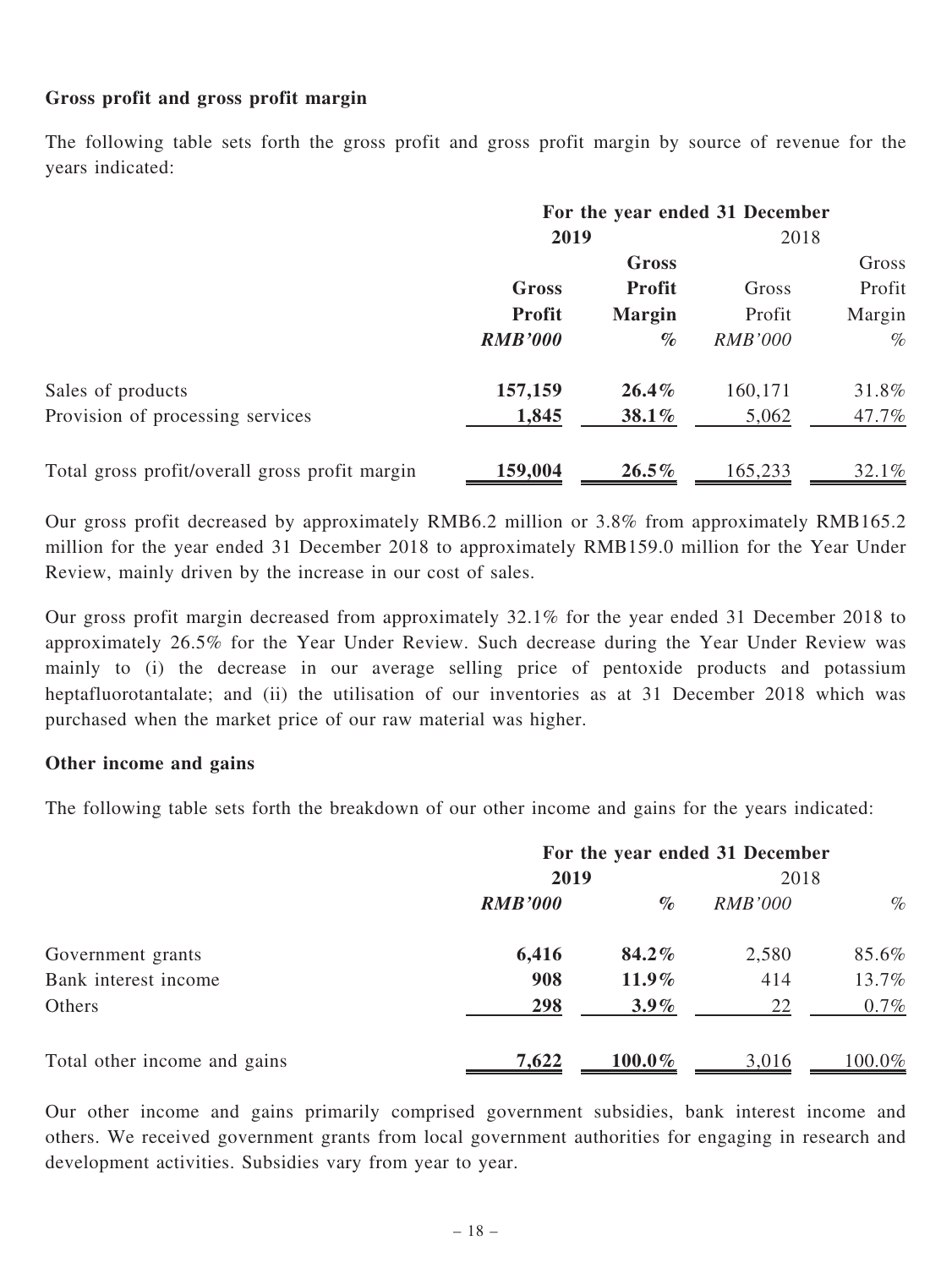Our other income and gains increased by approximately RMB4.6 million from approximately RMB3.0 million for the year ended 31 December 2018 to approximately RMB7.6 million for the Year Under Review. Such increase was mainly attributable to the increase in government grants of approximately RMB3.8 million from approximately RMB2.6 million for the year ended 31 December 2018 to approximately RMB6.4 million for the Year Under Review.

### Selling and distribution expenses

Our selling and distribution expenses primarily comprised expenses for transportation and packaging for delivery of products, salaries and benefits for personnel of our sales and procurement department and travelling and entertainment expenses. The table below sets forth the breakdown of our selling and distribution expenses for the years indicated:

|                                         | For the year ended 31 December |           |                |         |
|-----------------------------------------|--------------------------------|-----------|----------------|---------|
|                                         | 2019                           |           | 2018           |         |
|                                         | <b>RMB'000</b>                 | $\%$      | <b>RMB'000</b> | $\%$    |
| Distribution costs                      | 2,573                          | 35.7%     | 2,199          | 38.7%   |
| Staff costs                             | 3,294                          | 45.8%     | 2,632          | 46.3%   |
| Travelling and entertainment expenses   | 691                            | $9.6\%$   | 627            | 11.0%   |
| Advertising and promotion expenses      | 114                            | $1.6\%$   |                | $-\%$   |
| Office expenses                         | 113                            | $1.6\%$   | 131            | 2.3%    |
| Others                                  | 408                            | $5.7\%$   | 99             | $1.7\%$ |
| Total selling and distribution expenses | 7,193                          | $100.0\%$ | 5,688          | 100.0%  |

Our selling and distribution expenses increased by approximately RMB1.5 million from approximately RMB5.7 million for the year ended 31 December 2018 to approximately RMB7.2 million for the Year Under Review. Such increase was mainly attributable to the increase in distribution costs of approximately RMB0.4 million from approximately RMB2.2 million for the year ended 31 December 2018 to approximately RMB2.6 million for the Year Under Review. Our increase in distribution costs was generally in line with the increase in our sale of products. Besides, staff costs increased by RMB0.7 million from the year ended 31 December 2018 of approximately RMB2.6 million to approximately RMB3.3 million for the Year Under Review.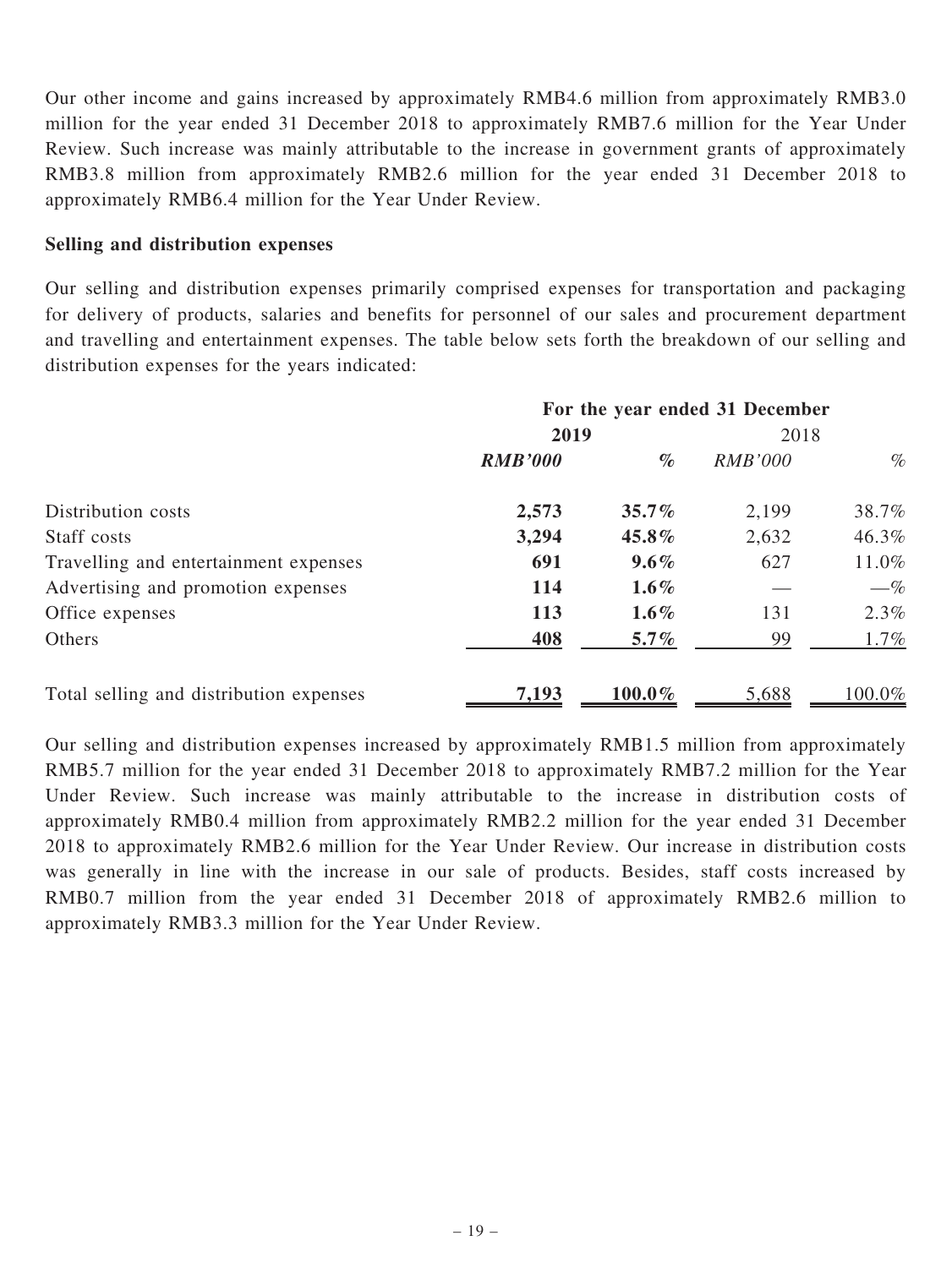# Administrative expenses

Our administrative expenses primarily comprised expenses for research and development expenses, staff costs of our administrative and management staff and listing expenses. The table below sets forth the breakdown of our administrative expenses for the years indicated:

|                                       | For the year ended 31 December |          |                |         |
|---------------------------------------|--------------------------------|----------|----------------|---------|
|                                       | 2019                           |          | 2018           |         |
|                                       | <b>RMB'000</b>                 | $\%$     | <b>RMB'000</b> | $\%$    |
| Research and development expenses     | 23,951                         | $42.2\%$ | 22,705         | 43.6%   |
| Staff costs                           | 14,724                         | $25.9\%$ | 14,897         | 28.6%   |
| Other tax expenses                    | 2,635                          | $4.7\%$  | 2,061          | 4.0%    |
| Legal advisory and professional fees  | 2,378                          | $4.2\%$  | 377            | $0.7\%$ |
| Depreciation and amortisation         | 3,710                          | $6.5\%$  | 1,749          | 3.4%    |
| Travelling and entertainment expenses | 1,706                          | $3.0\%$  | 804            | $1.5\%$ |
| Bank charges                          | 702                            | $1.2\%$  | 1,893          | 3.6%    |
| Others (Note)                         | 6,971                          | $12.3\%$ | 7,585          | 14.6%   |
| Total administrative expenses         | 56,777                         | 100.0%   | 52,071         | 100.0%  |

Note: Others primarily mainly comprised audit fees, insurance, office expenses, motor vehicle expenses maintenance fee and handling charges.

Our research and development expenses amounted to approximately RMB24.0 million and RMB22.7 million for the Year Under Review and the year ended 31 December 2018, respectively. Such expenses were primarily used to improve the purity level of tantalum pentoxide and niobium pentoxide, develop niobium pentoxide with different physical properties to be applied in different industries, and enhance our capabilities in recycling waste materials for environmental protection.

Our administrative expenses increased by approximately RMB4.7 million from approximately RMB52.1 million for the year ended 31 December 2018 to approximately RMB56.8 million for the Year Under Review. Such increase was mainly attributable to (i) the increase in research and development expenses of approximately RMB1.2 million from approximately RMB22.7 million for the year ended 31 December 2018 to approximately RMB23.9 million for the Year Under Review; and (ii) the increase in legal advisory and professional fees of approximately RMB2.0 million from approximately RMB0.4 million for the year ended 31 December 2018 to approximately RMB2.4 million for the Year Under Review.

### Other expenses

Our other expenses mainly comprised loss arising from changes in the fair value of derivative financial instruments and foreign exchange loss. Our other expenses decreased by approximately RMB10.4 million from approximately RMB12.4 million for the year ended 31 December 2018 to approximately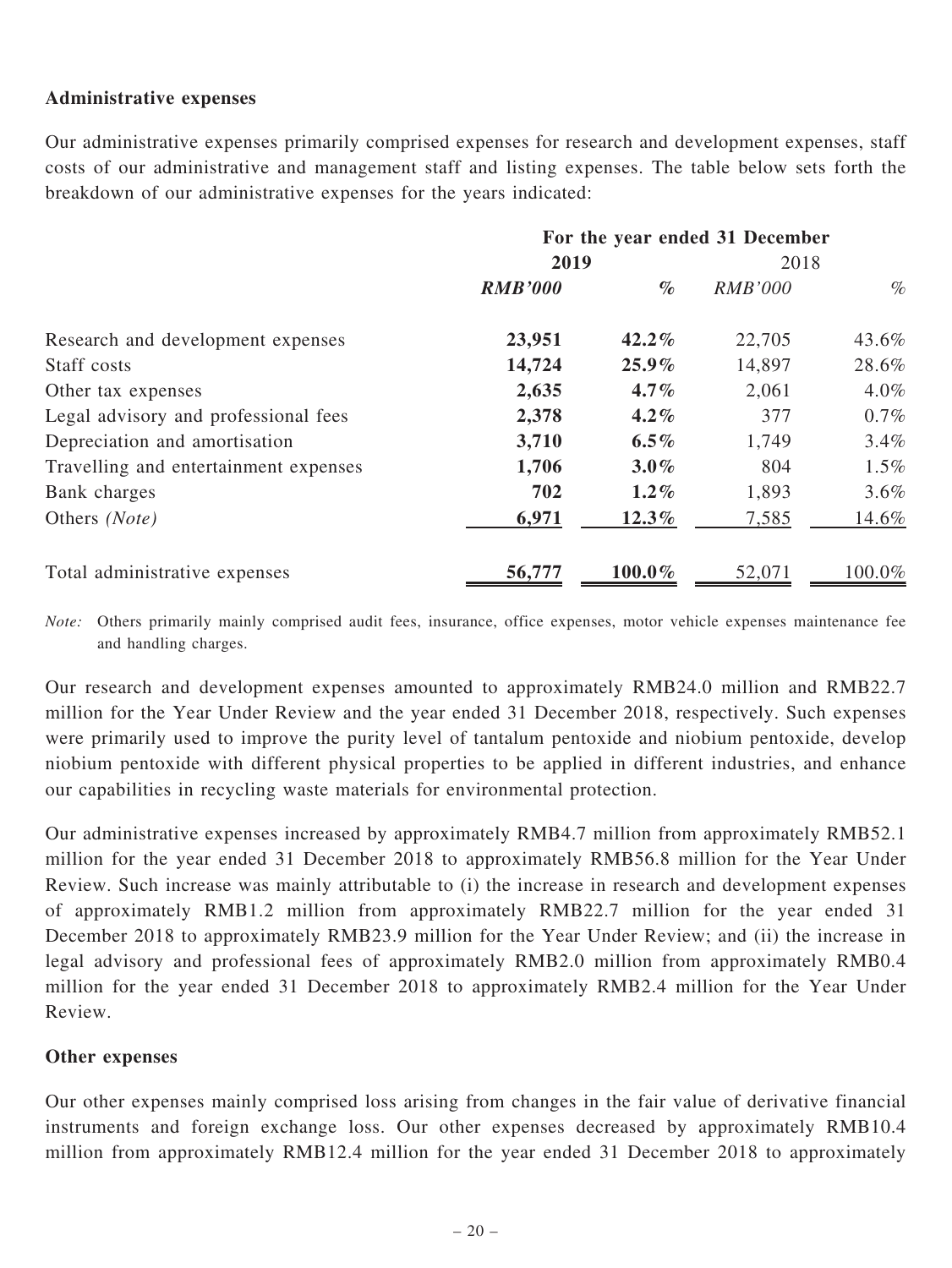RMB2.0 million for the Year Under Review. Such decrease was mainly attributable to the foreign exchange loss of approximately RMB10.5 million recognised for the year ended 31 December 2018 arising from settlement of USD.

### Finance costs

Our finance costs mainly represented interest on interest-bearing bank borrowings. The following table sets forth the breakdown of our finance costs for the years indicated:

|                                                   | For the year ended<br>31 December |                |
|---------------------------------------------------|-----------------------------------|----------------|
|                                                   |                                   |                |
|                                                   | 2019                              | 2018           |
|                                                   | <b>RMB'000</b>                    | <i>RMB'000</i> |
| Finance costs on interest-bearing bank borrowings | 7,214                             | 6,161          |
| Interest on lease liabilities                     | 239                               | 60             |
| Less: interest capitalised                        | (2, 869)                          | (3,022)        |
| Total net finance costs                           | 4,584                             | 3,199          |

Our finance costs on interest-bearing bank borrowings before capitalisation for the Year Under Review and the year ended 31 December 2018 amounted to approximately RMB7.2 million and RMB6.2 million, respectively. For the Year Under Review and the year ended 31 December 2018, we capitalised interest of approximately RMB2.9 million and RMB3.0 million, respectively, in respect of the interest that was directly attributable to the construction of our production facilities. As a result, our net finance costs charged to the consolidated statements of profit or loss amounted to approximately RMB4.6 million and RMB3.2 million, respectively.

### Income tax expense

Our Group was accredited as a high and new technology enterprise (高新技術企業) and allowing us to enjoy a lower applicable tax rate of 15%, as compared to 25% pursuant to the Enterprise Income Tax Law of the PRC (中華人民共和國企業所得稅法). In addition, we enjoyed tax refund at the rate of 9% for our export sales of tantalum bars.

Our income tax expense for the Year Under Review and the year ended 31 December 2018 amounted to approximately RMB14.3 million and RMB13.0 million, respectively. Our effective tax rate for the Year Under Review and the year ended 31 December 2018 was approximately 17.1% and 14.5%, respectively. The increase in our effective tax rate was mainly due to increase in expense not deductible for tax. The details are set out in Note 7 to the consolidated financial statements above in this announcement.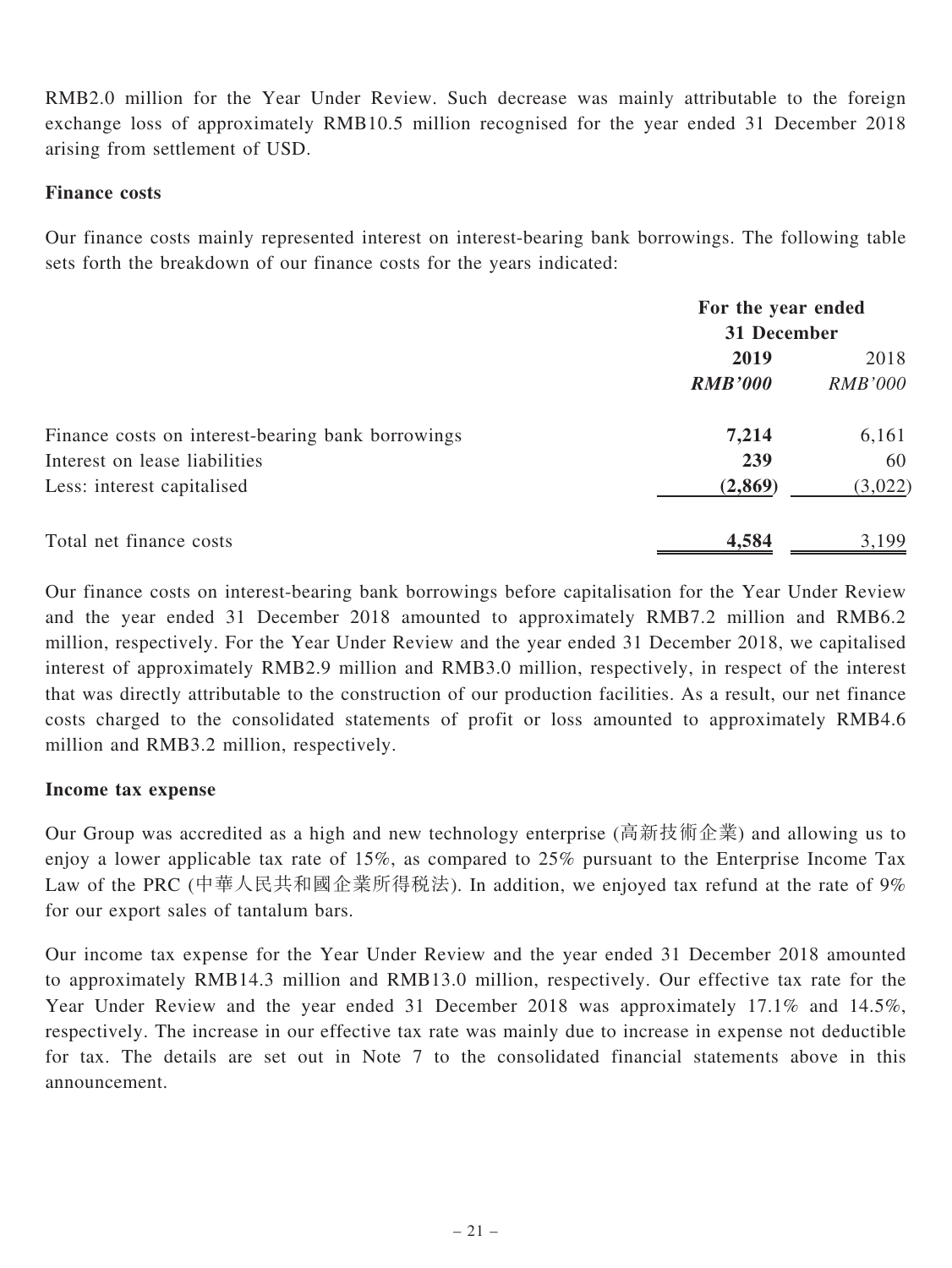### Profit for the year

As a result of the foregoing, we recorded net profit for the Year Under Review and the year ended 31 December 2018 of approximately RMB69.7 million and RMB77.1 million, respectively, representing a decrease of approximately RMB7.4 million. Our net profit margin was approximately 11.6% and 15.0% for Year Under Review and the year ended 31 December 2018, respectively.

# ANALYSIS OF MAJOR BALANCE SHEET ITEMS

### Property, plant and equipment

Our property, plant and equipment comprised (i) buildings; (ii) plant and machinery; (iii) office equipment; (iv) motor vehicles; and (v) construction in progress.

The carrying amount of our property, plant and equipment increased by approximately RMB16.0 million from approximately RMB73.5 million as at 31 December 2018 to approximately RMB89.5 million as at 31 December 2019. Such increase was mainly driven by (i) the increase in construction in progress; and (ii) the increase in plant and machinery transferred from construction in progress in respect of our new production facilities.

#### Inventories

Our inventories comprised raw materials, work in progress and finished goods. The following table sets forth the breakdown of our inventories as at balance sheet dates indicated:

|                                                               | As at 31 December |                |
|---------------------------------------------------------------|-------------------|----------------|
|                                                               | 2019              | 2018           |
|                                                               | <b>RMB'000</b>    | <b>RMB'000</b> |
| Raw materials                                                 | 81,053            | 68,979         |
| Work in progress                                              | 23,345            | 37,151         |
| Finished goods                                                | 25,481            | 56,592         |
| Total inventories                                             | 129,879           | 162,722        |
| Average inventories (Note 1)                                  | 146,301           | 119,198        |
| Average inventories to revenue from sale of products (Note 2) | $24.4\%$          | 23.6%          |

#### Notes:

(1) Represents the average of inventories as at 31 December of the previous year and 31 December of the current year.

(2) Represents the average of inventories divided by the revenue generated from sale of products for the relevant year.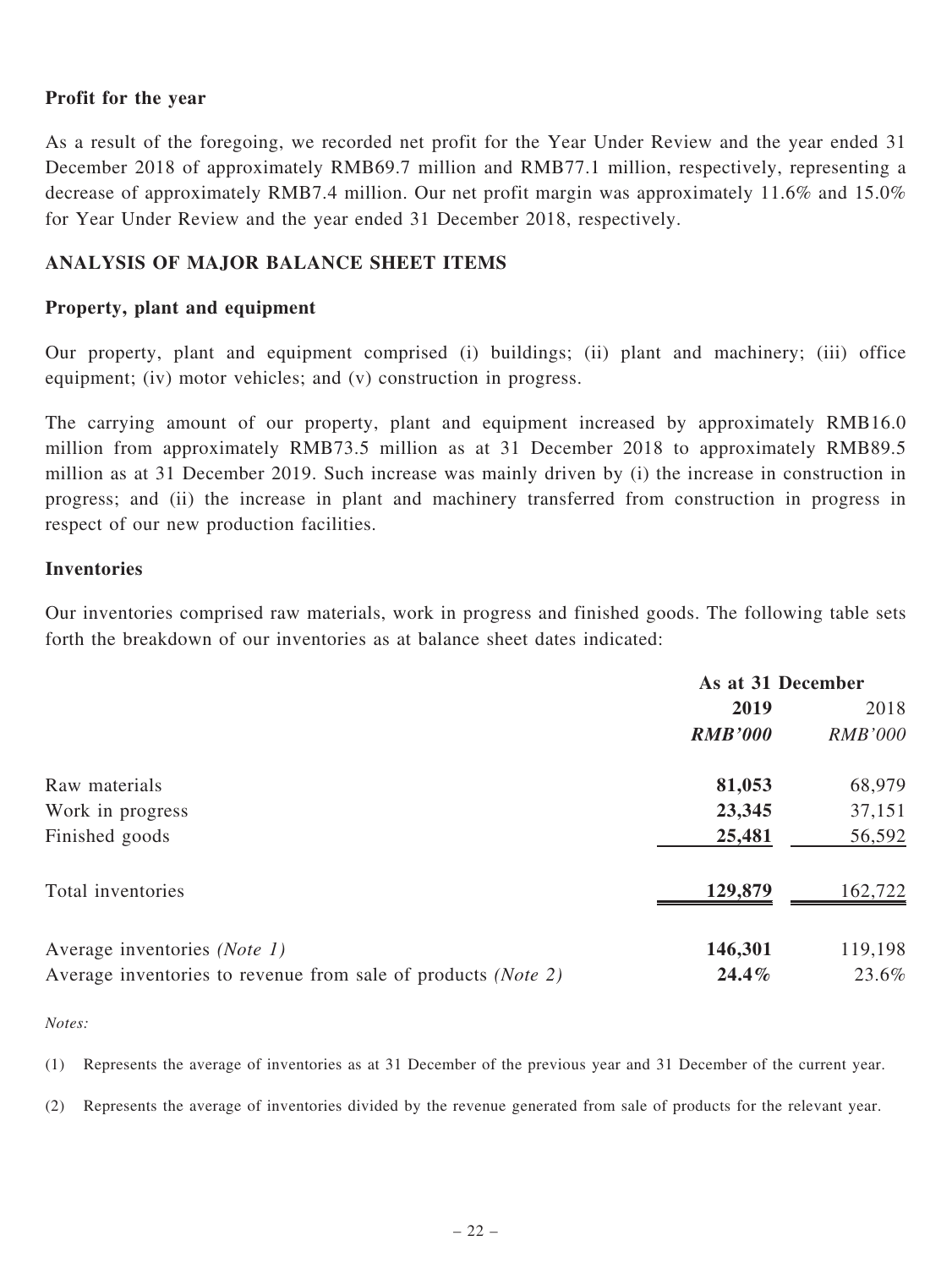Our inventories amounted to approximately RMB129.9 million and RMB162.7 million as at 31 December 2019 and 2018, respectively. Our average inventories increased from approximately RMB119.2 million as at 31 December 2018 to approximately RMB146.3 million as at 31 December 2019, which was in line with the growth of our revenue. Our average inventories to revenue from sale of products was approximately 24.4% and 23.6% for the year ended 31 December 2019 and 2018, respectively.

The following table sets forth the average inventory turnover days for the years indicated:

| For the year ended<br>31 December |        |
|-----------------------------------|--------|
|                                   |        |
| (Days)                            | (Days) |
| <b>121.0</b>                      | 124.5  |
|                                   |        |

Note: Average inventory turnover days equal to average inventories divided by cost of sales for the year and multiplied by 365. Average inventories are calculated as inventories at the beginning of the year plus inventories at the end of the year, divided by two.

Our average inventory turnover days decreased from approximately 124.5 days for the year ended 31 December 2018 to 121.0 days for the Year Under Review. The decrease was mainly due to the decrease of our inventories as at 31 December 2019.

### Trade and bills receivables

Our trade and bills receivables primarily represented the credit sales of our products to be paid by customers and bank acceptance bills received from our customers during the Year Under Review. The following table sets forth the breakdown of our trade and bills receivables as at balance sheet dates indicated:

|                                                                        | As at 31 December |                |
|------------------------------------------------------------------------|-------------------|----------------|
|                                                                        | 2019              | 2018           |
|                                                                        | <b>RMB'000</b>    | <b>RMB'000</b> |
| Trade receivables                                                      | 101,475           | 31,691         |
| Bills receivables                                                      | 67,683            | 36,993         |
| Total trade and bills receivables                                      | 169,158           | 68,684         |
| Average trade and bills receivables (Note 1)                           | 118,921           | 69,960         |
| Average trade and bills receivables to total revenue ( <i>Note 2</i> ) | $19.8\%$          | 13.6%          |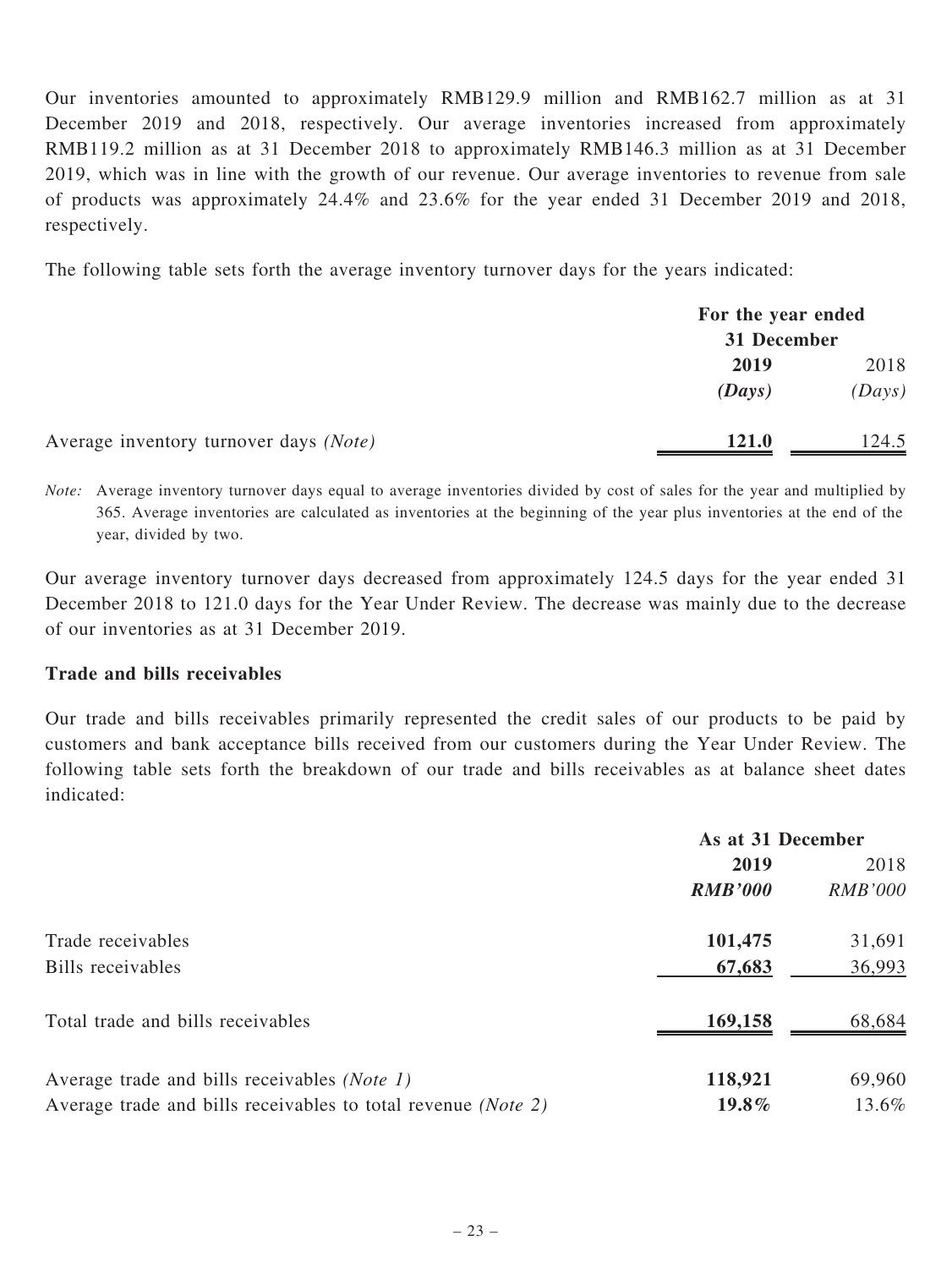#### Notes:

- (1) Represents the average of trade and bills receivables as at 31 December of the previous year and 31 December of the current year.
- (2) Represents the average of trade and bills receivables divided by total revenue for the relevant year.

Our trade and bills receivables increased from approximately RMB68.7 million as at 31 December 2018 to approximately RMB169.2 million as at 31 December 2019. Such increase was mainly due to the increase of our revenue.

We generally grant a credit term of one month, extending up to three months, to our customers. We seek to maintain strict control over our outstanding receivables and to minimise credit risk. Overdue balances are reviewed regularly by our senior management.

The following is an ageing analysis of trade and bills receivables as at balance sheet dates indicated, based on the invoice date:

|                                   | As at 31 December |                |
|-----------------------------------|-------------------|----------------|
|                                   | 2019              |                |
|                                   | <b>RMB'000</b>    | <b>RMB'000</b> |
| Within 30 days                    | 115,757           | 47,348         |
| 31 days to 60 days                | 30,251            | 1,540          |
| 61 days to 90 days                | 10,087            | 2,265          |
| Over 90 days                      | 13,063            | 17,531         |
| Total trade and bills receivables | 169,158           | 68,684         |

An impairment analysis is performed at each reporting date using a provision matrix to measure expected credit losses. The provision rates are based on days past due for groupings of various customer segments with similar loss patterns (i.e., by customer type and rating). The calculation reflects the probability-weighted outcome, the time value of money and reasonable and supportable information that is available at the reporting date about past events, current conditions and forecasts of future economic conditions. Generally, trade receivables are written off if past due for more than one year and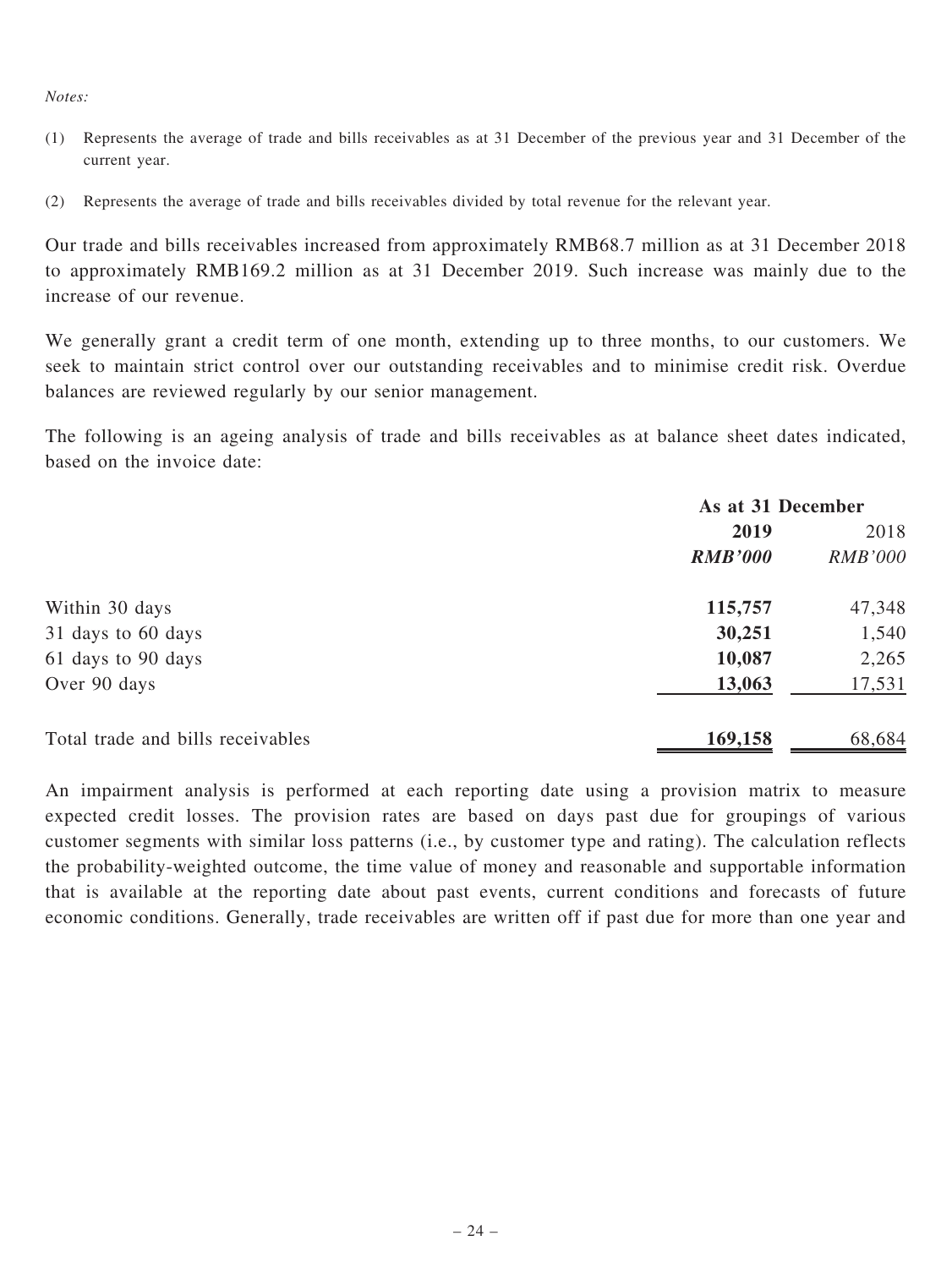are not subject to enforcement activity. As at 31 December 2019, the expected credit loss rate for our Group's trade and bills receivables is minimal for all the above bands of trade and bills receivables. The following table sets forth the average turnover days of our trade and bills receivables for the years indicated:

|                                                             | For the year ended<br>31 December |        |
|-------------------------------------------------------------|-----------------------------------|--------|
|                                                             |                                   |        |
|                                                             | 2019                              | 2018   |
|                                                             | (Days)                            | (Days) |
| Average turnover days of trade and bills receivables (Note) | 72.3                              | 49.6   |

Note: Average turnover days of trade and bills receivables equal average trade and bills receivables divided by revenue for the year and multiplied by 365. Average trade and bills receivables are calculated as trade and bills receivables at the beginning of the year plus trade and bills receivables at the end of the year, divided by two.

Our average turnover days of trade and bills receivables increased from 49.6 days for the year ended 31 December 2018 to 72.3 days for the Year Under Review. The increase was mainly due to the increase of our trade and bills receivables as at 31 December 2019.

# Trade payables

Our trade payables decreased significantly from approximately RMB39.6 million as at 31 December 2018 to approximately RMB17.2 million as at 31 December 2019 mainly due to settlement and decrease in purchase during the Year Under Review as we consumed our inventories carried forward from as at 31 December 2018. The following is an ageing analysis of trade payables, based on the invoice date, as at balance sheet dates indicated:

|                      | As at 31 December |                |
|----------------------|-------------------|----------------|
|                      | 2019              | 2018           |
|                      | <b>RMB'000</b>    | <b>RMB'000</b> |
| Within 30 days       | 13,126            | 20,251         |
| 31 days to 60 days   | 4,077             | 16,679         |
| 61 days to 90 days   | $\overline{2}$    | 322            |
| Over 90 days         |                   | 2,306          |
| Total trade payables | 17,205            | 39,558         |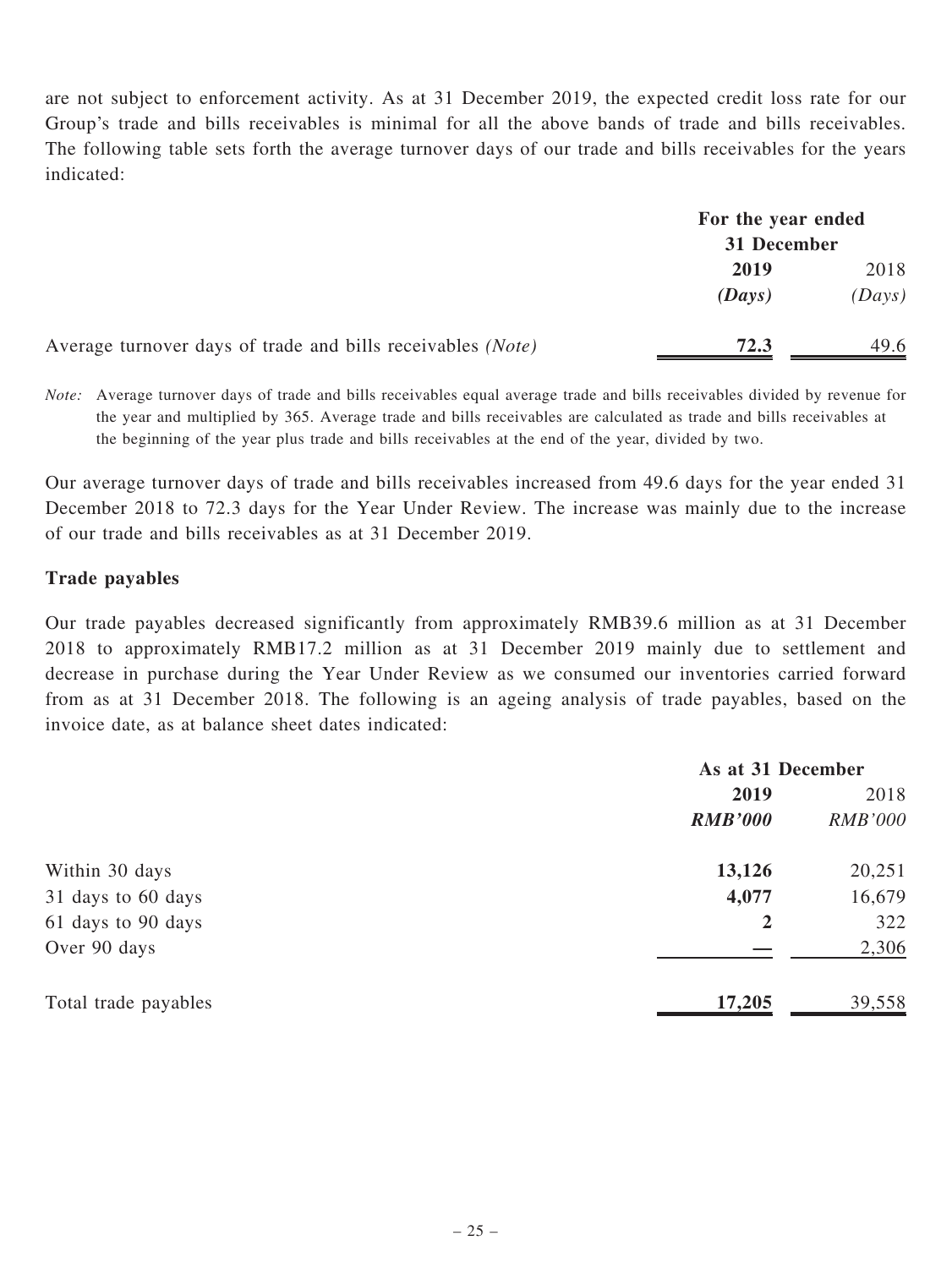Our trade payables were non-interest-bearing and normally settled with terms of 60 days. The following table sets forth the average turnover days of our trade payables for the years indicated:

|                                                | For the year ended<br>31 December |        |
|------------------------------------------------|-----------------------------------|--------|
|                                                |                                   |        |
|                                                | 2019                              | 2018   |
|                                                | (Days)                            | (Days) |
| Average turnover days of trade payables (Note) | 23.5                              | 31.3   |

Note: Average turnover days of trade payables equal average trade payables divided by cost of sales for the year and multiplied by 365. Average trade payables are calculated as trade payables at the beginning of the year plus trade payables at the end of the year, divided by two.

Our average turnover days of trade payables decreased from approximately 31.3 days for the year ended 31 December 2018 to 23.5 days for the Year Under Review, mainly because the decrease in our purchase.

# Bank borrowings

Bank borrowings were our principal component of our total liabilities, constituting approximately 72.0% and 66.8% of our total liabilities as at 31 December 2019 and 31 December 2018, respectively. The following table sets forth the breakdown of our bank borrowings by current and non-current classification as at balance sheet dates indicated:

|                       |                | As at 31 December |  |
|-----------------------|----------------|-------------------|--|
|                       | 2019           | 2018              |  |
|                       | <b>RMB'000</b> | <b>RMB'000</b>    |  |
| Non-current           | 40,247         | 48,509            |  |
| Current               | 103,015        | 99,564            |  |
| Total bank borrowings | 143,262        | 148,073           |  |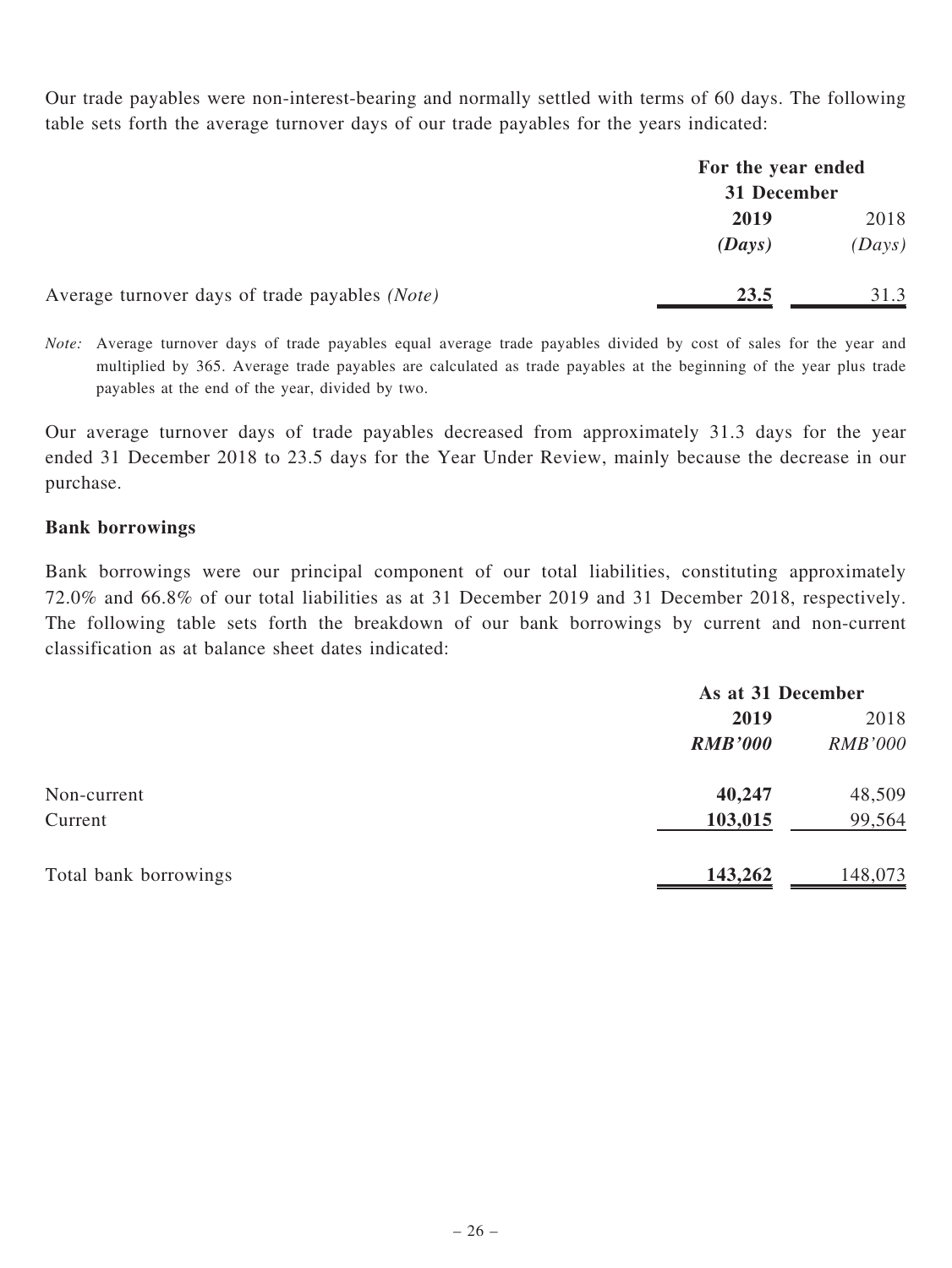During the Year Under Review, our bank borrowings included secured and unsecured bank borrowings. The following table sets forth the breakdown of our bank borrowings by secured and unsecured bank borrowings as at the dates indicated:

|                       |                | As at 31 December |  |
|-----------------------|----------------|-------------------|--|
|                       | 2019           | 2018              |  |
|                       | <b>RMB'000</b> | <b>RMB'000</b>    |  |
| Secured               | 48,497         | 55,300            |  |
| Unsecured             | 94,765         | 92,773            |  |
| Total bank borrowings | 143,262        | 148,073           |  |

As at 31 December 2019 and 31 December 2018, our bank borrowings were secured by the pledge of certain of our Group's leasehold land with an aggregate carrying amount of approximately RMB9.5 million and RMB9.7 million, respectively.

Our total bank borrowings decreased from approximately RMB148.1 million as at 31 December 2018 to approximately RMB143.3 million as at 31 December 2019. Such decrease was mainly due to our repayment.

# LIQUIDITY AND CAPITAL RESOURCES

### Working capital

During the Year Under Review, we financed our operations by cash generated from operating activities and bank borrowings. As at 31 December 2019, we had cash and cash equivalents of approximately RMB58.5 million (2018: approximately 99.2 million). In the future, we intend to finance our operations by cash generated from operating activities, bank borrowings and proceeds from the Listing.

Taking into account the financial resources available to us, including our existing cash and cash equivalents, availability of bank facilities, estimated net proceeds from the global offering and cash flows from our operations, our Directors are of the view that, after due and careful inquiry, we have sufficient working capital for at least the next 12 months commencing from the date of this announcement.

# CAPITAL STRUCTURE

# Indebtedness

The total indebtedness of the Group as at 31 December 2019 was approximately RMB143.3 million (2018: approximately RMB148.1 million). During the Year Under Review, the Group did not experience any difficulties in renewing its banking facilities with its lenders.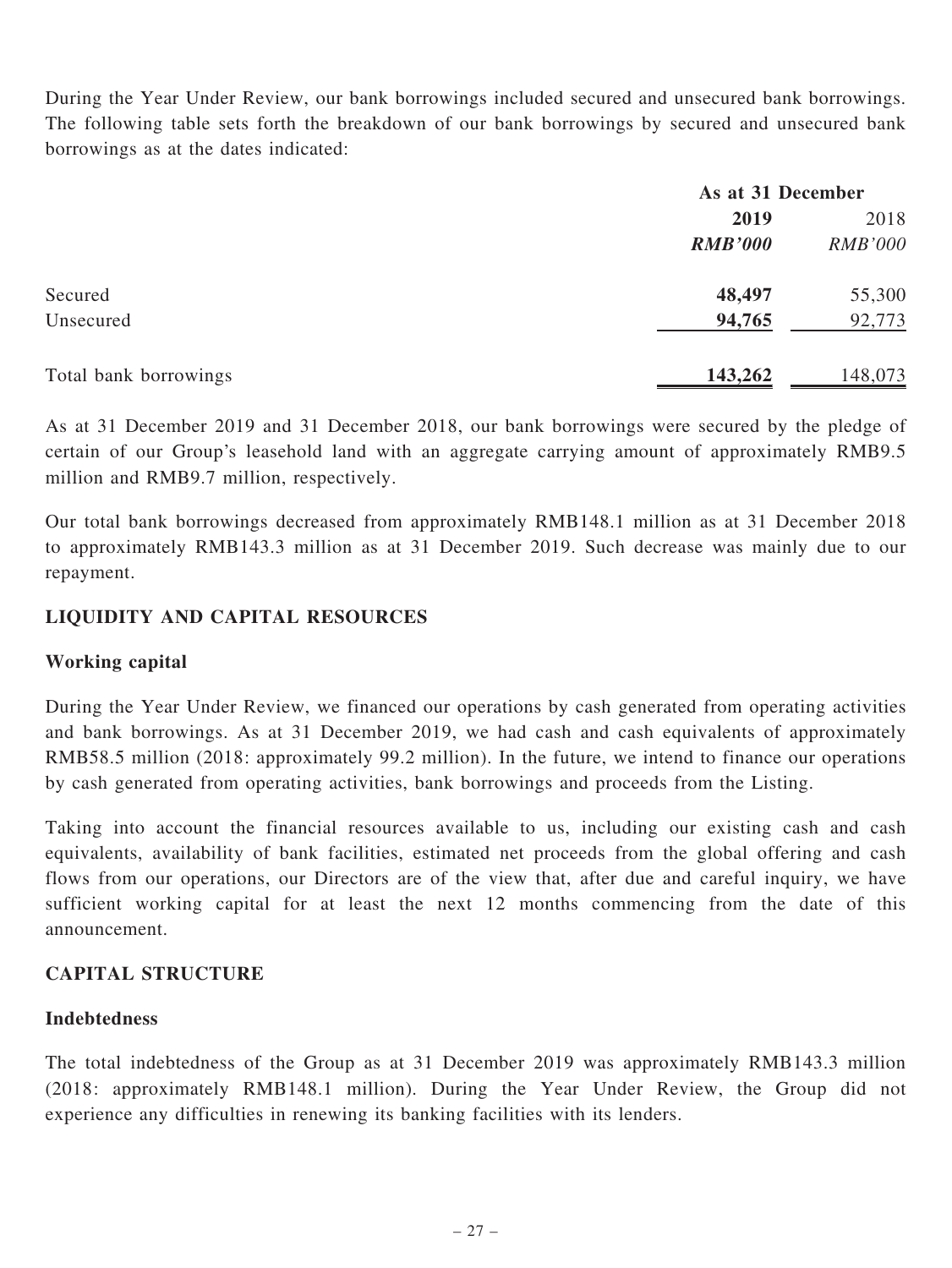# Gearing ratio

As at 31 December 2019, the Group's gearing ratio was approximately 46.1% (2018: 60.7%), calculated as the total borrowings and lease liabilities divided by total equity multiplied by 100%. The decrease was mainly due to a decrease in bank borrowings.

### Pledge of assets

As at 31 December 2019 and 31 December 2018, our bank borrowings were secured by the pledge of certain of our Group's leasehold land with an aggregate carrying amount of approximately RMB9.5 million and RMB9.7 million, respectively.

# Capital expenditures

Our capital expenditures primarily comprised expenditures for purchases of property, plant and equipment. Our capital expenditures amounted to approximately RMB25.9 million and RMB31.0 million for the Year Under Review and the year ended 31 December 2018, respectively.

Our current plan with respect to future capital expenditures is subject to changes based on the evolution of our business plan, market conditions and our outlook of future business conditions. As we continue to expand, we may incur additional capital expenditures.

# CONTINGENT LIABILITIES, LEGAL AND POTENTIAL PROCEEDINGS

As at 31 December 2019, the Group did not have any material contingent liabilities, legal proceedings or potential proceedings (2018: Nil).

# CAPITAL COMMITMENT

As at 31 December 2019, the Group had capital commitment of approximately RMB5.1 million (as at 31 December 2018: approximately RMB10.1 million).

### SEGMENT INFORMATION

The Group is principally engaged in the manufacture and sale of metallurgical products and provision of processing services to customers. For the purpose of resource allocation and performance assessment, the Group's management focuses on the operating results of the Group. As such, the Group's resources are integrated and no discrete operating segment information is available. Accordingly, no operating segment information is presented.

# MATERIAL ACQUISITION AND DISPOSAL BY THE GROUP

For the year ended 31 December 2019, the Group had not made any material acquisition or disposal.

# SIGNIFICANT INVESTMENTS

The Company had not held any significant investments during the year ended 31 December 2019.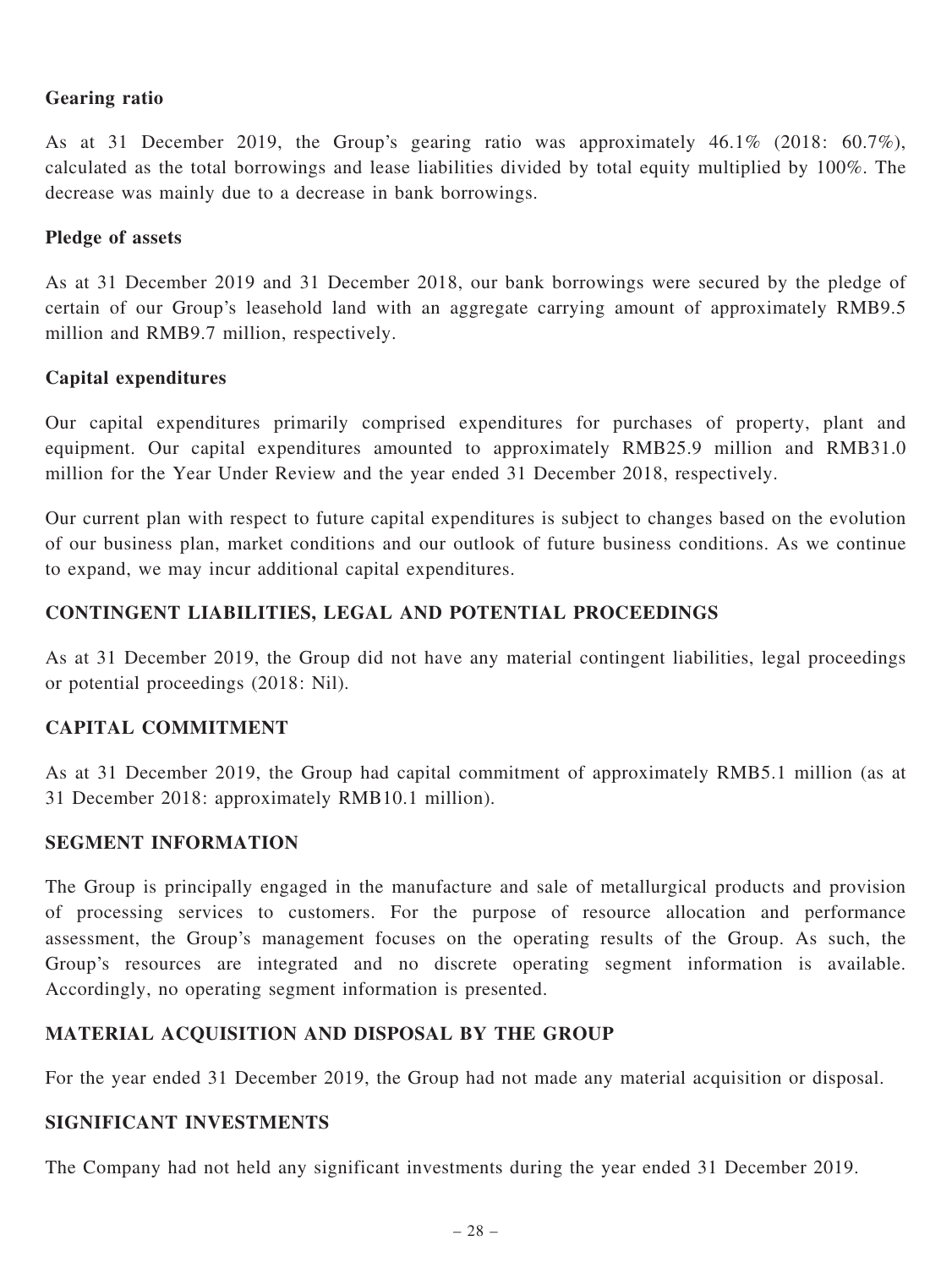# FUTURE OUTLOOK

Looking forward, we remain true to where we started. We strive to pursue the vision of ''creating the world's leading manufacturer of tantalum and niobium based products''. We would not stop from there. The development of global tantalum and niobium market is expected to experience growth, mainly evidenced by:

### 1. Industrial upgrade

Industrial integration will be accelerated, such that industry participants will continuously upgrade manufacturing technologies, improve production efficiency, reduce production costs and develop new products.

#### 2. Increasing demand for high-purity products

The rapid development of high-end electronics industry and super-conducting materials industry among downstream industries will drive the growth demand for the high-purity products.

#### 3. Downstream application areas continue to expand

As the downstream application areas continue to expand, various new materials will be successfully developed on the basis of tantalum and niobium based metallurgical products as raw materials, which will facilitate the growth demand for tantalum and niobium based metallurgical products.

To better capture the opportunities from the industry development and explore new business growth points, on the basis of further consolidating the Company's leading position in tantalum and niobium based hydrometallurgy, we will increase the investment in aspects such as industrial chain expansion, research and development of new technologies and new products, and global strategies, in an attempt to bringing satisfactory returns to our Shareholders.

At first, we will commence building a tantalum powder production line with an annual capacity of 100 tonnes in 2020 to meet the growing demand from downstream customers for tantalum powder and tantalum bar products. Secondly, we will speed up the pace in the research and development of new technologies and new products, and starting to study the subjects on high purity tantalum powder used in semiconductor coating target materials, and production technology of niobium pentoxide used in lithium battery materials. In addition, in order to better develop the overseas market and raw material sourcing channels, we will set up an office in the United Kingdom to increase the sales efforts in the European market. Meanwhile, we also plan to cooperate with different agents in Europe, and participate in relevant exhibitions to enhance the communication with customers.

In order to further ensure the supply of raw materials, we will set up an office in Brazil, one of the major tantalum and niobium sources in the world, to strengthen cooperation with the local small to medium mining companies or suppliers.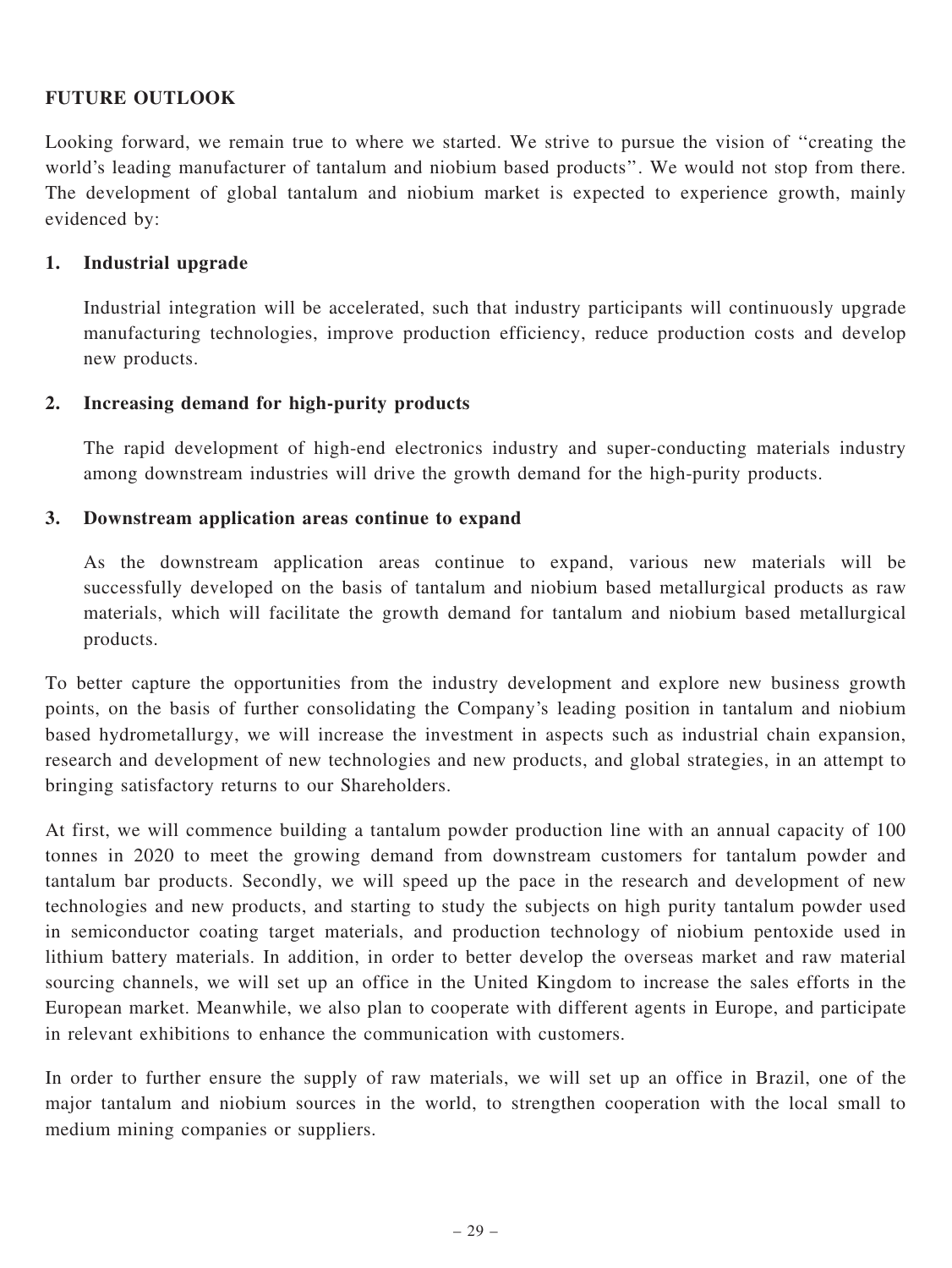# HUMAN RESOURCES AND TRAINING

We believe that our long-term growth depends on the expertise and experience of our employees. We primarily recruit our personnel through campus recruiting, career fairs, recruitment websites and internal recommendation. We provide regular training programs to our employees, including, among others, introductory training, safety training and technical training, to enhance their skill and knowledge. As at 31 December 2019, the Group had a total of 220 employees, total staff cost for the Year Under Review amounted to RMB39.1 million (2018: approximately RMB24.9 million).

The salaries of our employees depend mainly on their position, nature of work and results of their annual performance evaluation. For employees of our PRC subsidiary, we made contributions to social insurance funds, including pension, medical, unemployment, maternity and occupational injury insurance, and housing provident funds for our employees in accordance with applicable PRC laws and regulations. We have established a labour union that aims to protect our employees' legal rights, assist us in attaining our economic objectives and encourage employees to participate in management decisions.

#### DIVIDENDS

The Board did not recommend the payment of any final dividends for the year ended 31 December 2019 (2018: Nil).

#### CLOSURE OF THE REGISTER OF MEMBERS OF SHARES

#### To be eligible to attend and vote in the forthcoming annual general meeting

For the purposes of determining the shareholders' eligibility to attend and vote at the forthcoming annual general meeting to be held on Friday, 29 May 2020, the register of members of the Company will be closed from Tuesday, 26 May 2020 to Friday, 29 May 2020 (both dates inclusive) during which period no transfer of Shares will be registered. To be qualified for attending and voting at the forthcoming annual general meeting, all Share transfer documents must be lodged with Computershare Hong Kong Investor Services Limited, the Company's share registrar in Hong Kong, at Shops 1712- 1716, 17th Floor, Hopewell Centre, 183 Queen's Road East, Hong Kong, for registration no later than 4:00 p.m. on Monday, 25 May 2020.

### ACTUAL BUSINESS PROGRESS AND USE OF PROCEEDS FROM THE LISTING

The shares of the Company were listed on the Main Board of the Stock Exchange on 12 March 2020. Net proceeds from the placing of the shares were approximately RMB109.5 million (equivalent to approximately Hong Kong dollars (''HK\$'') 124.6 million), after deduction of the underwriting commission and relevant expenses. As the Company was listed on the main board of the Stock Exchange on 12 March 2020, as at 31 December 2019 there was no proceeds from the Listing. After the Listing, the Company intends to apply such net proceeds in accordance with the uses as set out in the section headed ''Future plans and use of proceeds'' in the Prospectus.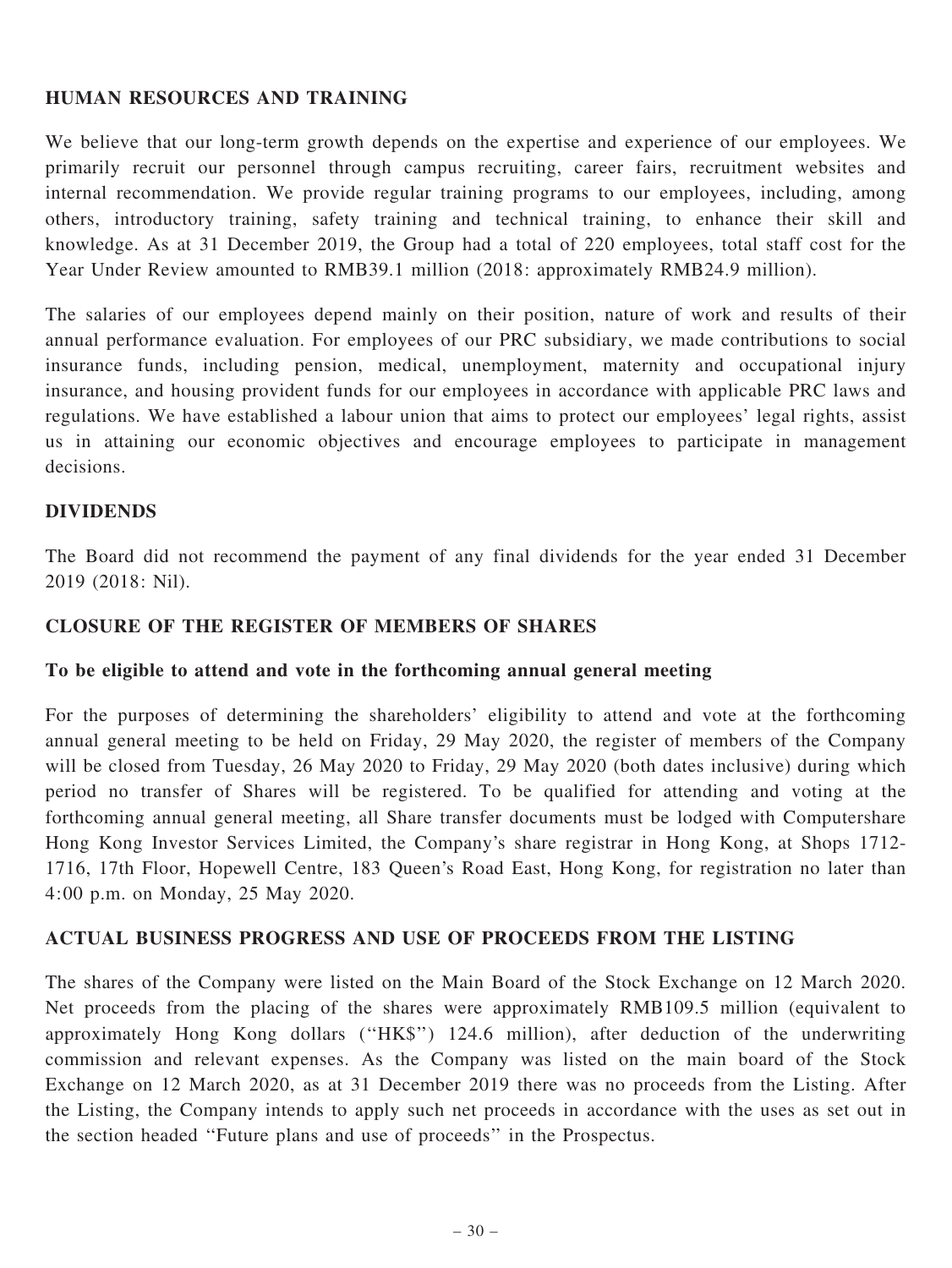# GOING CONCERN

Based on the current financial position and the available financing facilities, the Group has sufficient financial resources for ongoing operation in the foreseeable future. As such, the consolidated financial statements were prepared on a ''going concern'' basis.

# PUBLIC FLOAT

According to the information disclosed publicly and as far as the Directors are aware, upon the Listing on the Main Board of the Stock Exchange on 12 March 2020 and up to the date of this announcement, at least 25% of the issued shares of the Company was held by public shareholders as required under the Rules Governing the Listing of Securities on The Stock Exchange of Hong Kong Limited (the ''Listing Rules'').

# PURCHASES, SALE OR REDEMPTION OF THE COMPANY'S LISTED SECURITIES

Upon the Listing on the Main Board of the Stock Exchange on 12 March 2020 and up to the date of this announcement, neither the Company nor any of its subsidiaries had purchased, sold or redeemed any of the Company's listed securities.

# CORPORATE GOVERNANCE PRACTICES

The Board strives to uphold the principles of corporate governance set out in the Corporate Governance Code (the ''CG Code'') contained in Appendix 14 to the Listing Rules, and adopted various measures to enhance the internal control system, the Directors' continuing professional training and other areas of practice of the Company. While the Board strives to maintain a high level of corporate governance, it also works hard to create value and achieve maximum return for its Shareholders. The Board will continue to conduct review and improve the quality of corporate governance practices with reference to local and international standards.

As at the end of the reporting period, the shares of the Company were not yet listed on the Main Board of the Stock exchange as the shares of the Company were listed on 12 March 2020 (the ''Listing Date"). The code provisions were not applicable to the Company during the Year under Review. Throughout the period since the Listing Date and up to the date of this report, the Company has complied with the code provisions, other than code provisions A.2.1 of the CG Code as set out in Appendix 14 to the Listing Rules.

According to code provision A.2.1 of the CG Code, the roles of chairman and chief executive officer should be separate and should not be performed by the same individual. Currently, Mr. Wu Lijue is our chairman and also the chief executive officer of our Company and he has been managing our Group's business and supervising the overall operations of our Group since its establishment. Having considered (i) the nature and extent of our Group's operations; (ii) Mr. Wu's in-depth knowledge and experience in the tantalum and niobium metallurgy industry and familiarity with the operations of our Group which is beneficial to the management and business development of our Group; and (iii) all major decisions are made in consultation with members of our Board and relevant Board committees, which consist of three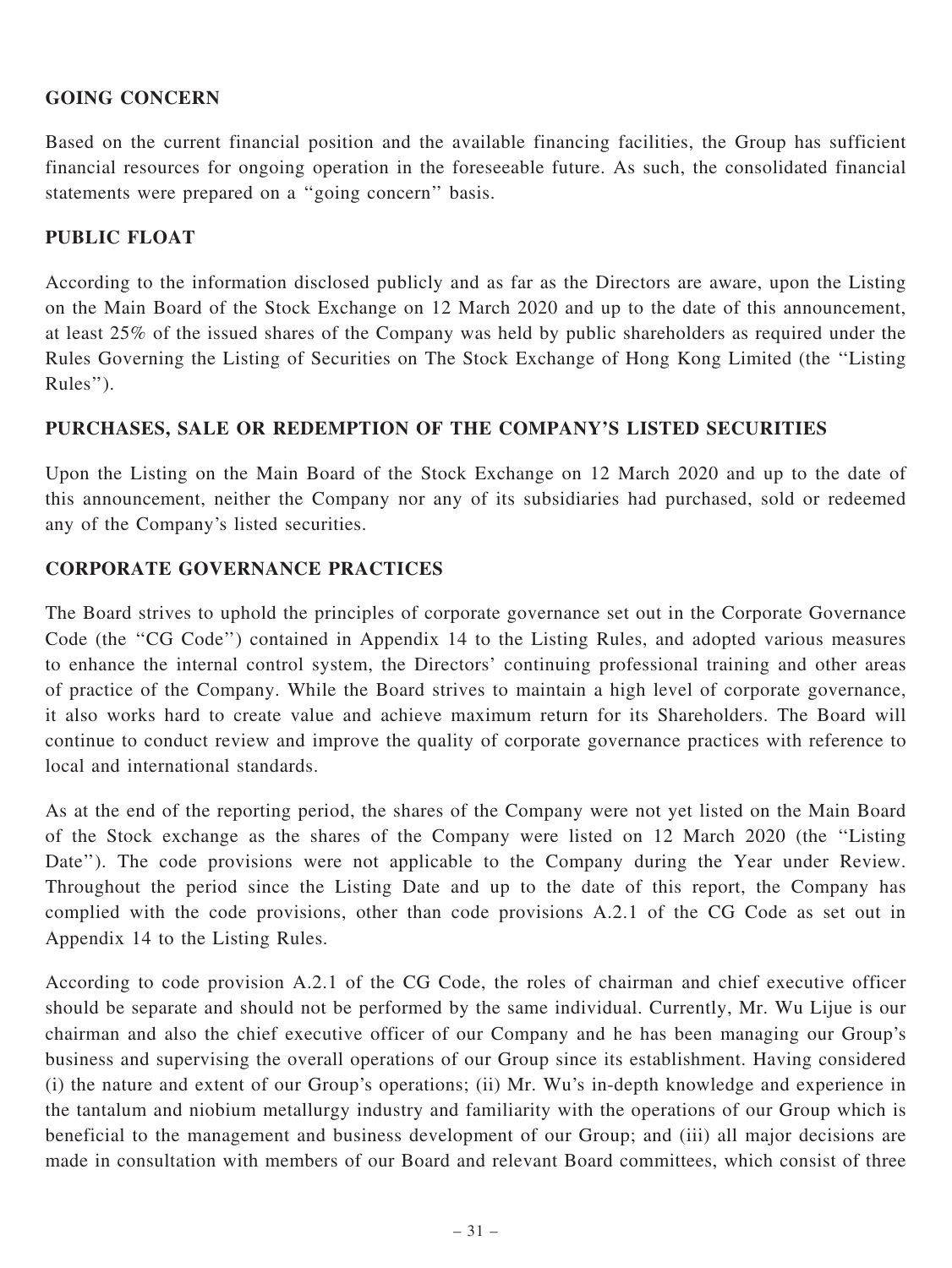independent non-executive Directors on our Board offering independent perspectives, our Board is therefore of the view that there are adequate safeguards in place to ensure sufficient balance of powers and authorities between our Board and the management of our Company and that it is in the best interest of our Group to have Mr. Wu taking up both roles. Our Board will continue to review and consider splitting the roles of the chairman of our Board and the chief executive officer at a time when it is appropriate and suitable by taking into account the circumstances of our Group as a whole.

# MODEL CODE FOR SECURITIES TRANSACTIONS

The Company has adopted the Model Code for Securities Transactions by Directors of listed issuers as set out in Appendix 10 to the Listing Rules (the ''Model Code'') as its own code governing securities transactions of the Directors. As the shares of the Company were not yet listed on the Main Board of the Stock exchange until 12 March 2020, the Model Code was not applicable to the Company during the Year under Review. However, specific enquiries have been made to all Directors and all Directors have confirmed that they have fully complied with the required standard of dealings as set out in the Model Code since the Listing Date and up to the date of this announcement.

# AUDIT COMMITTEE

We have established an audit committee on 19 February 2020 with written terms of reference in compliance with Rule 3.21 of the Listing Rules.

Our audit committee has three members, namely Mr. Lau Kwok Fai Patrick, Mr. Zhong Hui and Mr. Yin Fusheng, all of whom are our independent non-executive Directors. Mr. Lau Kwok Fai Patrick, who has appropriate professional qualifications and experience in accounting matters, has been appointed as the chairman of the audit committee.

The primary responsibilities of our audit committee include, among others, (i) providing an independent view of the effectiveness of the financial reporting process, internal control, compliance and risk management systems of our Group; (ii) overseeing the audit process and performing other duties and responsibilities as assigned by our Board; (iii) developing and reviewing our policies and practices on corporate governance, compliance with legal and regulatory requirements and requirements under the Listing Rules; and (iv) developing, reviewing and monitoring the code of conduct applicable to our employees and Directors.

No meeting was held by the Audit Committee during the year ended 31 December 2019 because the Company only became listed on the Main Board of the Stock Exchange on 12 March 2020. Pursuant to the meeting of the Audit Committee held on 28 March 2020 attended by all the members of the Audit Committee, the Audit Committee has, together with the management of the Company and external independent auditor, reviewed the consolidated financial statements for the year ended 31 December 2019, this results announcement, the 2019 annual report and accounting principles and practices adopted for the Group for the Year Under Review, and agreed with the accounting treatments adopted by the Group.